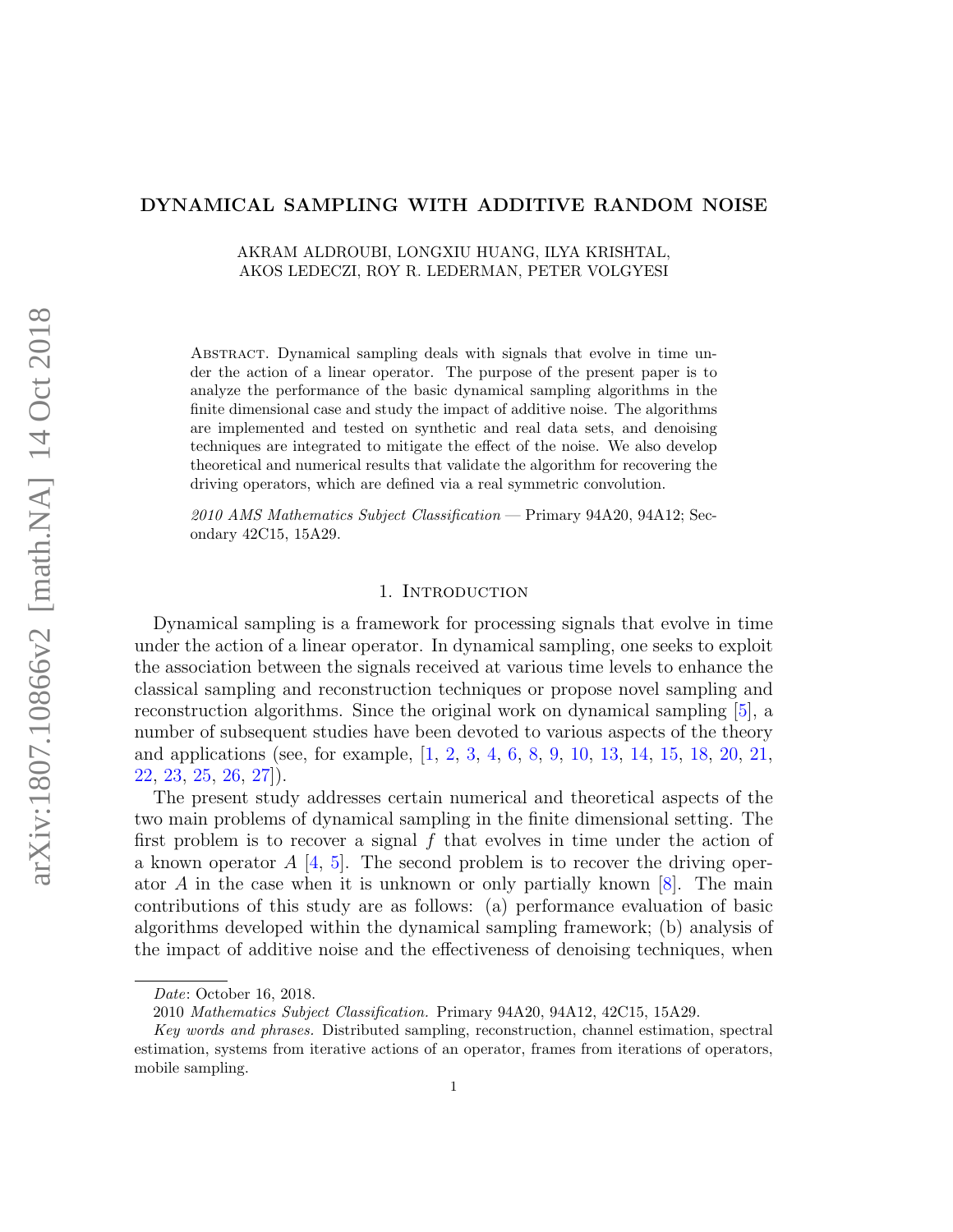processing real and synthetic data sets. A preliminary version of this study has been documented in [\[7\]](#page-27-12).

As we mentioned above, the first problem of dynamical sampling is concerned with the recovery of a signal  $f$  that evolves in time under the action of a known operator A. More precisely, we consider a signal  $f \in \mathbb{C}^d$  and a bounded linear operator A on  $\mathbb{C}^d$  which we identify with its matrix in the standard basis. At time level  $n \in \mathbb{N}$ , the signal becomes

<span id="page-1-2"></span>
$$
(1.1) \t\t f_n = A^n f.
$$

We let  $\Omega \subset \{1, \ldots, d\}$  denote a set of "spatial" locations. The noiseless dynamical samples are then

(1.2) 
$$
\{f_n(j) : j \in \Omega, 0 \le n \le L\}.
$$

In [\[4\]](#page-27-4), necessary and sufficient conditions for recovering  $f \in \mathbb{C}^d$  have been derived in terms of  $A$ ,  $\Omega$ , and  $L$ .

<span id="page-1-0"></span>In the noisy case, we consider the corrupted dynamical samples of the form

(1.3) 
$$
\{f_n(j) + \eta_n(j), \ j \in \Omega, \ 0 \le n \le L\},
$$

where  $\eta_n$ ,  $n \geq 0$  are independent identically distributed (i.i.d.) d-dimensional random variables with zero mean and covariance matrix  $\sigma^2 I$ , and  $\eta_n(j)$  denotes the *j*-th component of  $\eta_n$ .

Using the  $d \times d$  diagonal sub-sampling matrix  $S_{\Omega}$ , defined by

(1.4) 
$$
(S_{\Omega})_{jj} = \begin{cases} 1 & j \in \Omega \\ 0 & \text{otherwise,} \end{cases}
$$

the noisy data sampled at time level n in  $(1.3)$  can be described by the vectors  $\tilde{y}_n$  given by

$$
(1.5) \t\t\t\t\t\tilde{y}_n = S_{\Omega}(f_n + \eta_n)
$$

The signal f can be approximately recovered from the noisy measurments  $\tilde{y}_n$ by solving the least squares minimization problem

<span id="page-1-1"></span>(1.6) 
$$
f_L^{\sharp} = \arg \min_{g} \sum_{n=0}^{L} ||S_{\Omega}(A^n g) - \tilde{y}_n||_2^2.
$$

In this study, an iterative algorithm for solving problem [\(1.6\)](#page-1-1) is investigated. In addition, the mean squared error (MSE)  $E(\|\epsilon_L\|^2)$  is estimated with  $\epsilon_L = f_L^{\sharp} - f_L^{\sharp}$ and the behavior of the MSE is analyzed as  $L \to \infty$  for an unbiased linear estimator.

The second problem of dynamical sampling deals with the case when the evolution operator A is unknown (or only partially known). In  $[8]$ , an algorithm has been proposed for finding the spectrum of A from the dynamical samples. The present paper delves deeper into this algorithm from both theoretical and numerical perspectives. From the theoretical perspective, an alternative proof is given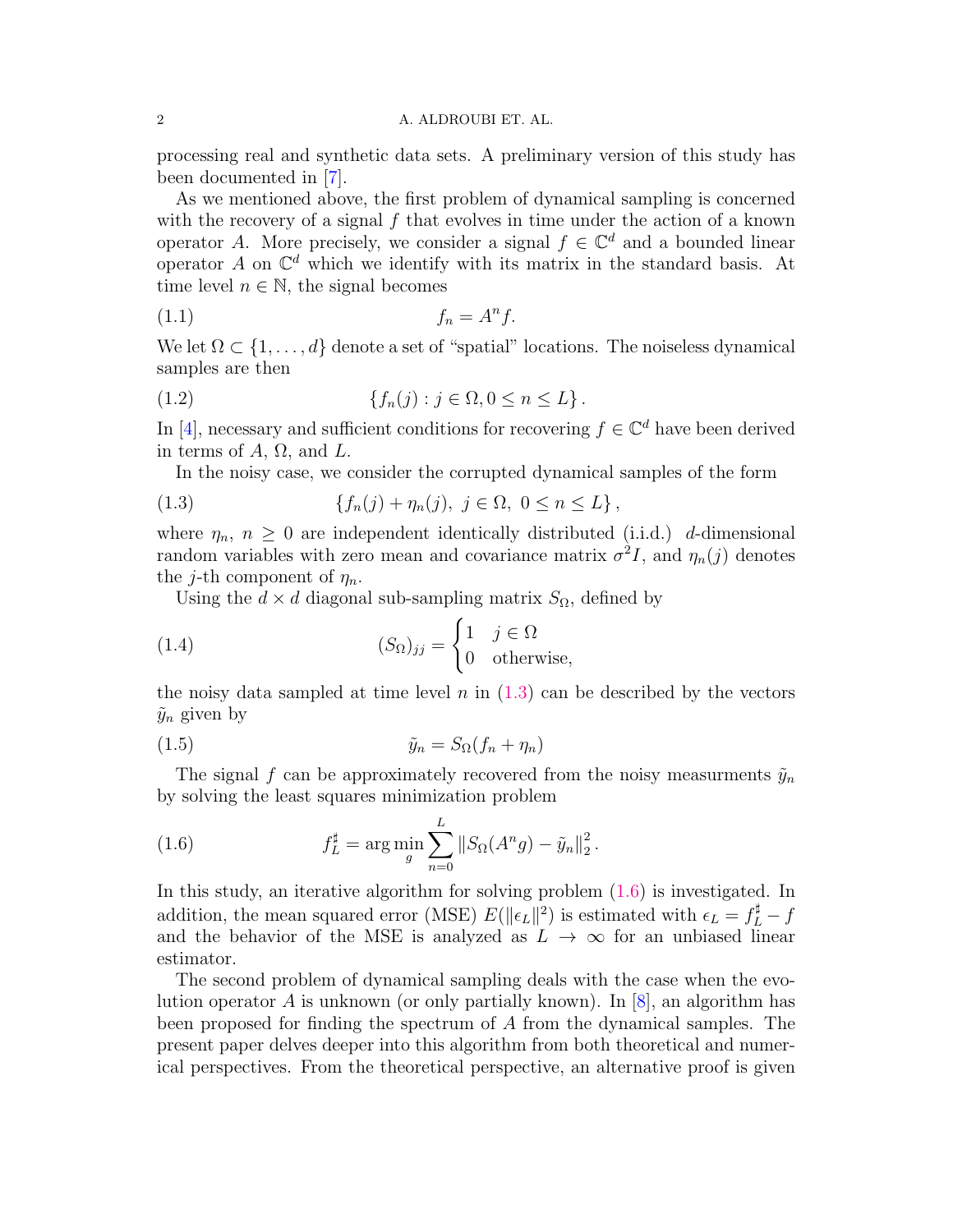for the fact that the algorithm in [\[8\]](#page-27-6) can (almost surely) recover the spectrum of A from dynamical samples and also recover the operator A itself, in the case when it is known that A is given by a circular convolution  $Af = a * f$  with some real symmetric filter a in  $\mathbb{R}^d$ . From a numerical point of view, this analytical result lays the theoretical foundation and paves the way toward recovering the operator A and the signal from real data collected from physical processes such as the heat diffusion. The nature of the spectrum recovery algorithm also motivates an integration of Cadzow-like denoising techniques [\[12,](#page-27-13) [16\]](#page-27-14), which can be applied to both synthetic and real data.

1.1. Contribution and Organization. In Section [2,](#page-2-0) we summarize the notation that is used throughout the paper and present the algorithms for signal and filter recovery that work ideally in the noiseless case. To recover the signal, we borrow a least squares updating technique from [\[11\]](#page-27-15) and tailor it for dynamical sampling. To recover the driving operator (in the case of a convolution), we review the algorithm from [\[8\]](#page-27-6) and provide its new derivation, which is more straightforward than the general proof in [\[8\]](#page-27-6). In Section [3,](#page-6-0) the Cadzow denoising method is sketched for a special case of uniform sub-sampling; it is validated to be numerically efficient in the context of dynamical sampling in Section [5.](#page-10-0) Section [4](#page-8-0) is dedicated to the error analysis of the least squares solutions for finding the original signal in the presence of additive white noise. It shows the relation between the MSE of the solution and the number of time levels considered. In Section [5,](#page-10-0) we outline the outcomes of the extensive tests performed for the algorithms discussed in Sections [2](#page-2-0) and [3.](#page-6-0) More precisely, Section [5.1](#page-10-1) demonstrates the consistency of the theory for the MSE of the least squares solutions on synthetic data. Section [5.2](#page-14-0) illustrates the effect of Cadzow denoising method on signal and filter recovery in the case of synthetic data. Finally, in Section [5.3,](#page-16-0) the recovery algorithms and denoising techniques are integrated together to process real data collected from cooling processes.

# 2. Notation and Preliminaries

<span id="page-2-0"></span>2.1. Notation. Let  $\mathbb Z$  be the set of all integers and  $\mathbb Z_d$  be the cyclic group of order d. By  $\mathbb{C}^d$  and  $\mathbb{C}^{m \times d}$  we denote the linear space of all column vectors with d complex components and the space of complex matrices of dimension  $m \times d$ , respectively. Given a matrix  $A \in \mathbb{C}^{m \times d}$ ,  $A_{ij}$  stands for the entry of the *i*-th row and j-th column of A, A<sup>∗</sup> represents the conjugate transpose of A, and the 2-norm of A is defined by

$$
||A|| = \sup_{f \in \mathbb{C}^d, ||f||_2 = 1} ||Af||_2,
$$

where  $||f||_2 = \sqrt{\sum_{i=1}^d |f(i)|^2}$  and  $f(i)$  refers to *i*-th component of a vector  $f \in \mathbb{C}^d$ . For a random variable x that is distributed normally with mean  $\mu$  and variance

 $\sigma^2$ , we may write  $x \sim N(\mu, \sigma^2)$ .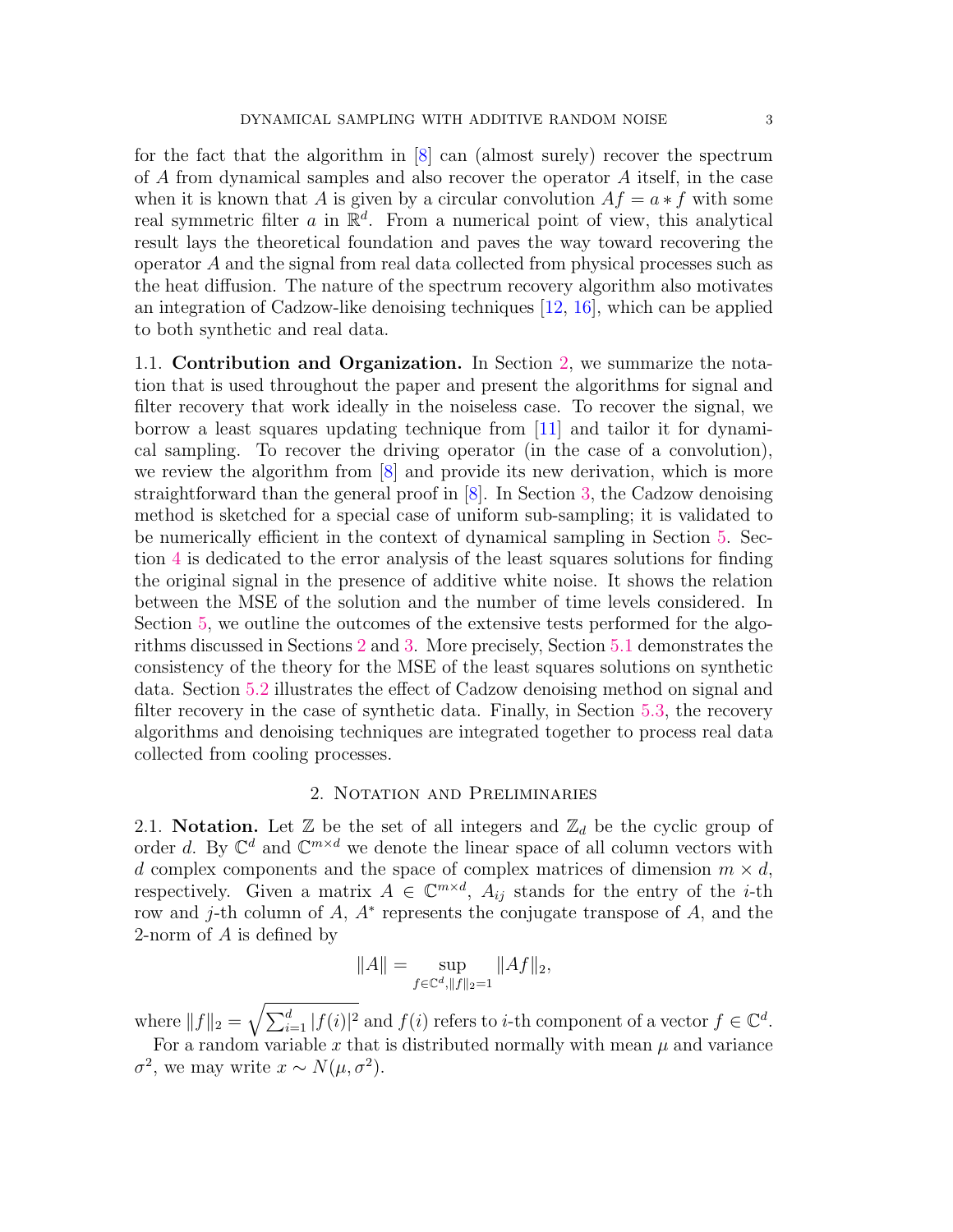2.2. A general least squares updating technique for signal recovery. We borrow from [\[17\]](#page-27-16) the following updating technique for adjusting a least squares solution when new equations are added. Consider the following least squares problem

(2.1) 
$$
f_L^{\sharp} = \arg \min_{g \in \mathbb{C}^d} \sum_{i=1}^L ||A_i g - b_i||_2^2,
$$

where  $A_i \in \mathbb{C}^{m_i \times d}$ , and  $\text{rank}(A_1) = d$  (i.e.,  $A_1$  has full column rank).

We take the case of  $L = 2$  as an example to explain the updating technique. Consider the QR decomposition  $A_1 = Q_1 R_1$ , where  $Q_1$  is an  $m_1 \times d$  matrix satisfying  $Q_1^*Q_1 = I$  and  $R_1$  is a  $d \times d$  triangular matrix. Then

$$
f_1^{\sharp} = \arg\min_{g} \|A_1g - b_1\|_2^2 = \arg\min_{g} \|R_1g - Q_1^*b_1\|_2^2.
$$

Let  $\tilde{b}_1 = Q_1^* b_1$ . Since  $A_1$  has full rank, we have  $f_1^{\sharp} = R_1^{-1} \tilde{b}_1$ . Suppose that new information is added, then the least squares problem and its solution needs to be updated, i.e.,  $f_2^{\sharp} = \arg \min_{g \in \mathbb{C}^d} \sum_{i=1}^2 ||A_i g - b_i||_2^2$  $\frac{2}{2}$  .

To solve the new least squares problem, we note that

$$
\arg\min_{g\in\mathbb{C}^d} \sum_{i=1}^2 \|A_i g - b_i\|_2^2 = \arg\min_{g\in\mathbb{C}^d} \left\| \begin{pmatrix} A_1 \\ A_2 \end{pmatrix} g - \begin{pmatrix} b_1 \\ b_2 \end{pmatrix} \right\|_2^2
$$
  
\n
$$
= \arg\min_{g\in\mathbb{C}^d} \left\| \begin{pmatrix} Q_1 & 0 \\ 0 & I \end{pmatrix} \begin{pmatrix} R_1 \\ A_2 \end{pmatrix} g - \begin{pmatrix} b_1 \\ b_2 \end{pmatrix} \right\|_2^2
$$
  
\n
$$
= \arg\min_{g\in\mathbb{C}^d} \left\| \begin{pmatrix} R_1 \\ A_2 \end{pmatrix} g - \begin{pmatrix} Q_1^* b_1 \\ b_2 \end{pmatrix} \right\|_2^2
$$
  
\n
$$
= \arg\min_{g\in\mathbb{C}^d} \left\| \begin{pmatrix} R_1 \\ A_2 \end{pmatrix} g - \begin{pmatrix} \tilde{b}_1 \\ b_2 \end{pmatrix} \right\|_2^2.
$$

Therefore, the problem reduces to finding

$$
f_2^{\sharp} = \arg\min_{g \in \mathbb{C}^d} \left\| \begin{pmatrix} R_1 \\ A_2 \end{pmatrix} g - \begin{pmatrix} \tilde{b}_1 \\ b_2 \end{pmatrix} \right\|_2^2.
$$

One further needs to calculate the QR decomposition

$$
\left(\begin{array}{c} R_1 \\ A_2 \end{array}\right) = Q_2 R_2,
$$

where  $Q_2$  is a unitary matrix and  $R_2$  is a  $d \times d$  triangular matrix. Denote

$$
\tilde{b}_2 = Q_2^* \left( \begin{array}{c} \tilde{b}_1 \\ b_2 \end{array} \right).
$$

It follows that  $f_2^{\sharp} = R_2^{-1} \tilde{b}_2$ .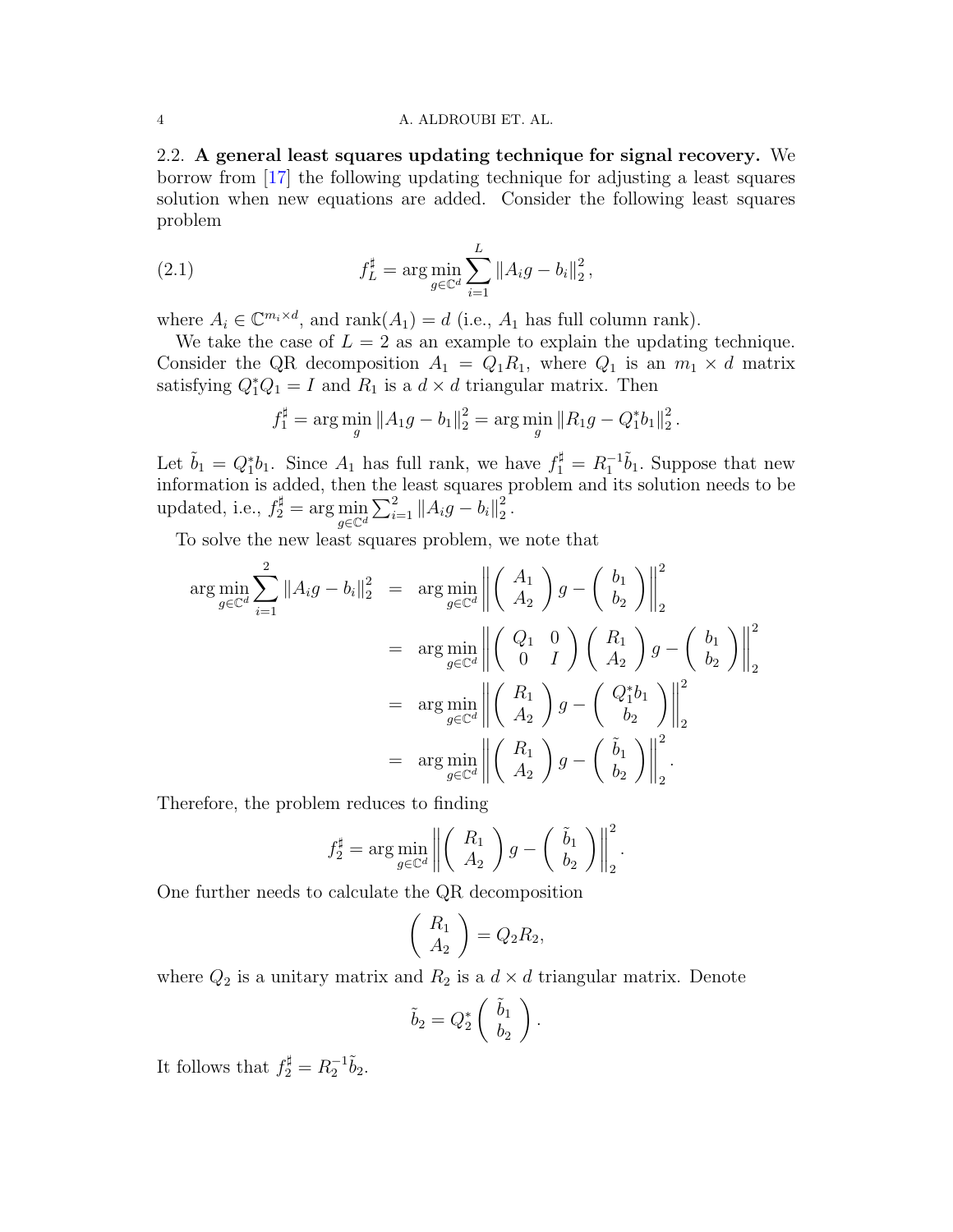The same process can be applied to the case  $L \geq 3$  which leads to the iterated updating algorithm that is summarized in Algorithm [1.](#page-4-0)

This algorithm demonstrates that the recovery problem in dynamical sampling can be solved in a streaming setup, where the solution is updated as new measurements are collected over time,

- 1. without storing all the previous samples  $(b_j)$  or explicitly rewriting all the matrices  $(A_i)$  for all  $j < i$  at the *i*th step,
- 2. and taking advantage of quantities that are stored from previous iterations to avoid the naive computation involving all the previous samples and matrices.

Observe that in the dynamical sampling framework we have  $A_i = S_{\Omega} A^{i-1}$ . Assume that at step  $i$ , the QR decomposition for

$$
A_i = \left(\begin{array}{c} S_{\Omega}I \\ S_{\Omega}A \\ \vdots \\ S_{\Omega}A^{i-1}\end{array}\right)
$$

is

$$
A_i=QR.
$$

At step  $i + 1$ ,  $A_{i+1}$  can thus be written in the convenient form

$$
\left(\begin{array}{c}S_{\Omega}I\\QRA\end{array}\right)=\left(\begin{array}{cc}I&0\\0&Q\end{array}\right)\left(\begin{array}{c}S_{\Omega}I\\RA\end{array}\right).
$$

<span id="page-4-0"></span>Goal: Recover the original signal by processing time series data. Input  $A_1, b_1$ Set  $A_1 = Q_1 R_1$ , the economic QR decomposition of  $A_1$  with the assumption that  $A_1$  has full column rank (see Remark [4.1\)](#page-10-2). Set  $\tilde{b}_1 = Q_1^* b_1$ . Set  $f_1^{\sharp} = R^{-1} \tilde{b}_1$ . for  $i = 2$  to  $L$  do  $\mathbf{Input}\ A_i, b_i$ Compute the QR decomposition for  $\begin{pmatrix} R_{i-1} \\ A \end{pmatrix}$  $A_i$  $\setminus$  $= Q_i R_i$  using the Householder transformation [\[17\]](#page-27-16). Set  $\tilde{b}_i = Q_i^*$  $\int \tilde{b}_{i-1}$  $b_i$  $\setminus$ . Set  $f_i^{\sharp} = R_i^{-1}$  $\bar{i}^{-1}\tilde{b}_i.$ end Output  $f_I^{\sharp}$ L

Algorithm 1: Pseudo-code of the iterated updating algorithm.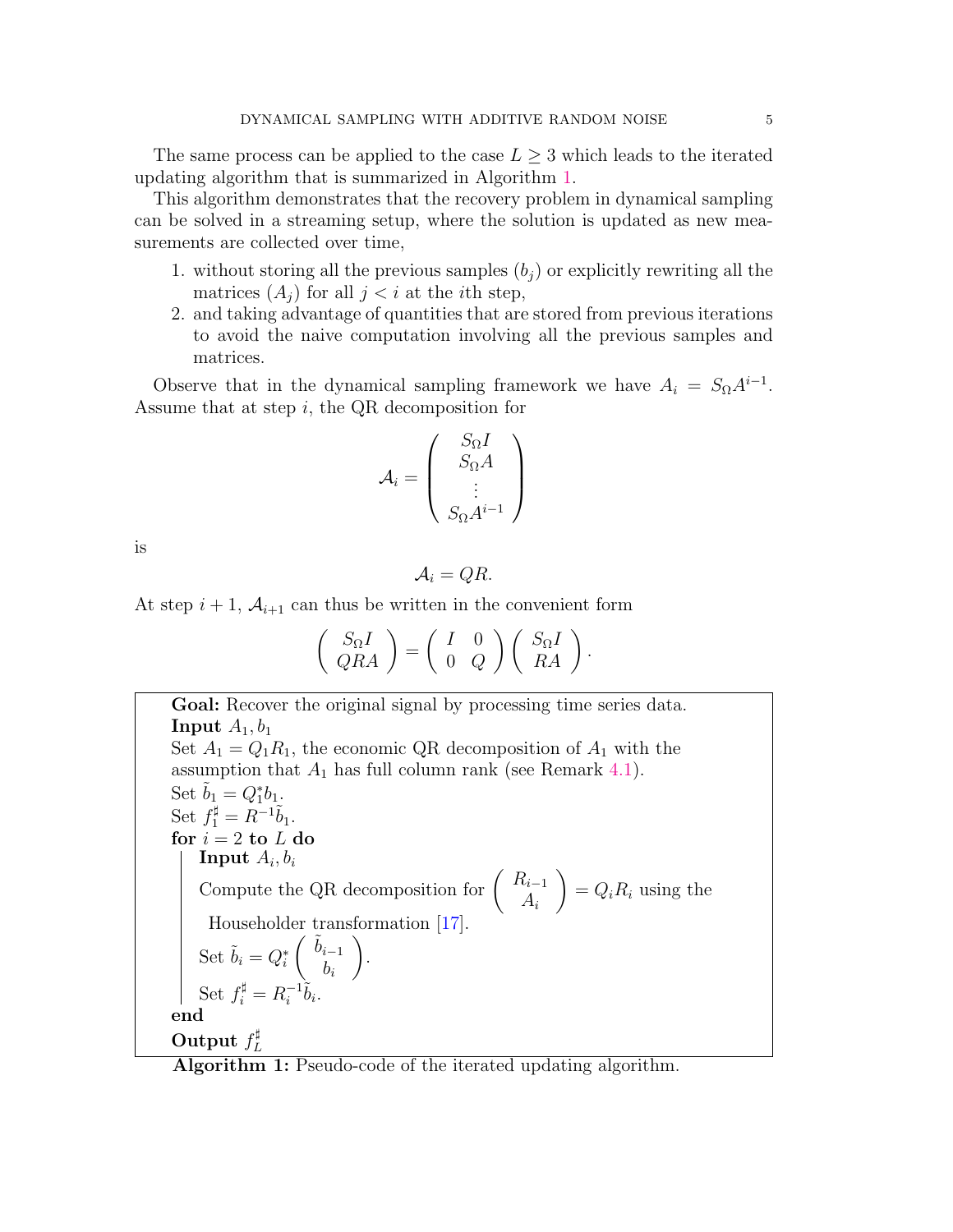<span id="page-5-4"></span>2.3. Filter recovery for the special case of convolution operators and uniform subsampling. In this section, we recall from  $[8]$  an algorithm for recovering an unknown driving operator A that is defined via a convolution with a real symmetric filter i.e., A is a circulant matrix corresponding to a convolution with a:  $Af = a * f$ , and where the spatial sampling is uniform at every timeinstant  $n$ . We also provide a new, direct proof of validity for the filter recovery algorithm for this case. Specifically, we consider samples of  $A^{\ell}f = a^{\ell} * f$  at  $m\mathbb{Z}_d$ where  $m \geq 2$ , and  $a^{\ell} = a * \cdots * a$  is the  $\ell$  times convolution of the filter a. We also assume that the Fourier transform  $\hat{a}$  of the filter  $a$  is real symmetric, and strictly decreasing on [0,  $\frac{d-1}{2}$  $\frac{-1}{2}$ . We will use the notation  $S_m f_n$  to describe this uniform subsampling. In particular, for a vector  $z \in \ell^2(\mathbb{Z}_d)$ ,  $S_m z$  belongs to  $\ell^2(\mathbb{Z}_J)$ , and  $S_mz(j) = z(mj)$  for  $j = 1, \ldots, J$ , where throughout we will assume that m is odd, and  $d = Jm$  for some odd integer J.

<span id="page-5-0"></span>Let

(2.2) 
$$
y_{\ell} = S_m(A^{\ell} f) = S_m(a^{\ell} * f), \ \ell \ge 0,
$$

be the dynamical samples at time level  $\ell$ . By Poisson's summation formula,

(2.3) 
$$
(\widehat{S_m z})(j) = \frac{1}{m} \sum_{n=0}^{m-1} \hat{z}(j+nJ), \quad 0 \le j \le J-1, \ z \in \ell^2(\mathbb{Z}_d),
$$

An application of the Fourier transform to [\(2.2\)](#page-5-0) yields

<span id="page-5-1"></span>(2.4) 
$$
\hat{y}_{\ell}(j) = \frac{1}{m} \sum_{n=0}^{m-1} \hat{a}^{\ell}(j+nJ) \hat{f}(j+nJ), \quad 0 \le j \le J-1.
$$

For each fixed  $j \in \mathbb{Z}_J$  and for some integer L with  $L \geq 2m-1$  ( $L = 2m-1$  is the minimum number of time levels that we need to recover the filter), we introduce the following notation:

$$
\bar{\mathbf{y}}_{\ell}(j) = (\hat{y}_{\ell}(j), \hat{y}_{\ell+1}(j), \dots, \hat{y}_{\ell+L}(j))^{T},
$$
  

$$
\bar{\mathbf{f}}(j) = (\hat{f}(j), \hat{f}(j+J), \dots, \hat{f}(j+(m-1)J))^{T},
$$

and

<span id="page-5-3"></span>(2.5) 
$$
\mathcal{V}_m(j) = \begin{pmatrix} 1 & 1 & \cdots & 1 \\ \hat{a}(j) & \hat{a}(j+J) & \cdots & \hat{a}(j+(m-1)J) \\ \vdots & \vdots & \vdots & \vdots \\ \hat{a}^{L-1}(j) & \hat{a}^{L-1}(j+J) & \cdots & \hat{a}^{L-1}(j+(m-1)J) \end{pmatrix},
$$

where  $0 \leq j \leq J - 1$ . From  $(2.4)$ , it follows that

<span id="page-5-2"></span>(2.6) 
$$
\bar{\mathbf{y}}_{\ell}(j) = \frac{1}{m} \mathcal{V}_m(j) D^{\ell}(j) \bar{\mathbf{f}}(j)
$$
, for  $0 \le j \le J - 1$ ,  $\ell \ge 0$ ,

where  $D(j)$  is the diagonal matrix  $D(j) = \text{diag}(\hat{a}(j), \hat{a}(j+J), \dots, \hat{a}(j+(m-1)J)).$ Let  $p_j(x) = c_0(j) + c_1(j)x + \cdots + c_1(j)x^{n_j-1} + x^{n_j}$  be the minimal polynomial that annihilates  $D(j)$ . The degree of  $p_j$  is equal to the number of distinct diagonal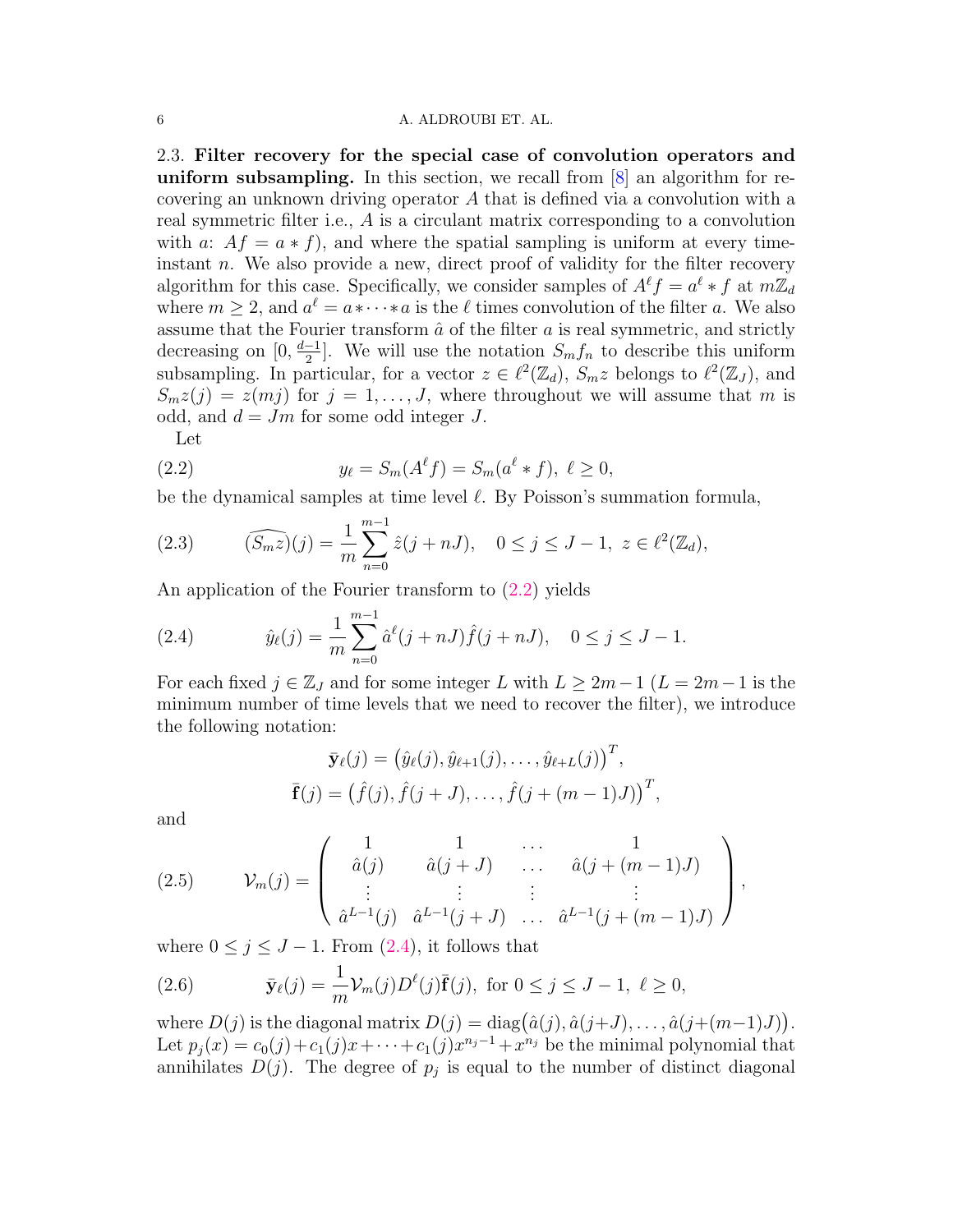values of  $D(j)$ . Since  $L \geq 2m-1$ , it follows from the assumptions on  $\hat{a}$  ( $\hat{a}$  is real symmetric, and strictly decreasing on  $[0, \frac{d-1}{2}]$  $\frac{-1}{2}$ ]) that  $\deg(p_j) = m$  for  $j \neq 0$  and  $deg(p_0) = (m+1)/2$ . Moreover, the rectangular Vandermonde matrix  $\mathcal{V}_m(j)$  has rank  $r_j = m$  if  $j \neq 0$ , and  $r_0 = (m + 1)/2$  if  $j = 0$ . Consequently, using [\(2.6\)](#page-5-2), we have that for almost all  $f$ ,

<span id="page-6-2"></span>(2.7) 
$$
\bar{\mathbf{y}}_{k+r_j}(j) + \sum_{\ell=0}^{r_j-1} c_{\ell}(j) \bar{\mathbf{y}}_{k+\ell}(j) = 0, \quad 0 \le j \le J-1,
$$

where  $c_{\ell}(j)$  are the coefficients of the polynomial  $p_j$  and  $r_j = \deg p_j = \text{rank } \mathcal{V}_m(j)$ . The above discussion leads to the following Algorithm [2](#page-6-1) for recovering the spectrum  $\sigma(A)$ .

<span id="page-6-1"></span>**Goal:** Recover the spectrum  $\sigma(A)$ . Set  $J = d/m$ . for  $j = 0$  to  $J - 1$  do Find the minimal integer  $r_j$  for which the system  $(2.7)$  has a solution  $c(j)$  and find the solution; set  $p_j(\lambda) = \lambda^{r_j} + \sum_{\ell=0}^{r_j-1} c_{\ell}(j)\lambda^{\ell}$  and find the set  $R(j)$  of all roots of  $p_j$ . end Set  $\sigma(A) = \bigcup_{j=0}^{J-1} R(j)$ .

Algorithm 2: A spectrum recovery algorithm for convolution operators.

**Remark 2.1.** The algorithm for spectrum recovery involves finding the roots of a set polynomials of degree m or  $\frac{m+1}{2}$ , where m is the subsampling factor. This problem becomes more and more difficult as m becomes larger and larger. However, in applications, one could expect m to be of moderate size  $(m \leq 5)$ . Moreover, if some of the spectral values are too close to each other, then finding the coefficients of the minimal polynomials becomes unstable.

**Remark 2.2.** The recovery of both the filter and the signal from the measurements points to certain relations to the problem of Blind Deconvolution (see for example  $[19]$ ; typically, Blind Deconvolution does not involve the difficulty arising from the sub-sampling (the operator  $S_m$ ), but it is restricted to one time measurement, and uses other assumptions on the signal and filter.

#### 3. Cadzow Denoising Method

<span id="page-6-0"></span>In this section, we describe a Cadzow-like algorithm (see Algorithm [3\)](#page-7-0) [\[12,](#page-27-13) [16\]](#page-27-14) which can be effectively applied to approximate the dynamical samples  $y_n$  in [\(2.2\)](#page-5-0) from the noisy measurements  $\tilde{y}_n = y_n + \eta_n$ .

Suppose data points  $y_n$  in [\(2.2\)](#page-5-0) are such that m is an odd integer and A is a symmetric circulant matrix generated by a real symmetric filter a, i.e., the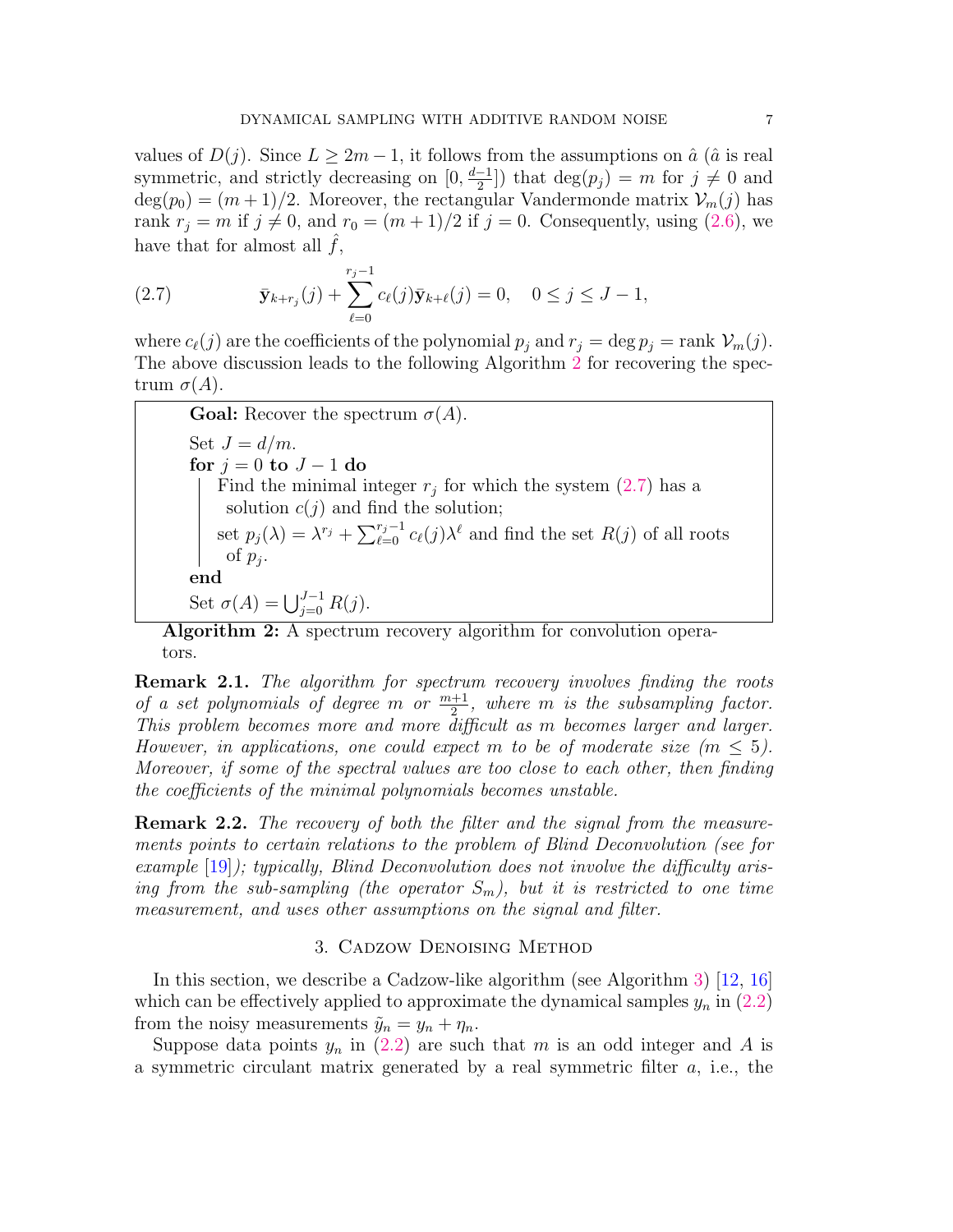Fourier transform  $\hat{a}$  of the filter a is real symmetric. In addition, we also assume that  $\hat{a}$  is monotonic on  $[0, \frac{d-1}{2}]$  $\frac{-1}{2}$ . Let L be the number of time levels as in [\(2.5\)](#page-5-3). In particular, it is necessary that  $L \geq 2m-1$ . Without loss of generally we assume that L is even. From  $(2.4)$ ,  $(2.6)$ ,  $(2.7)$  in Section [2.3](#page-5-4) (see also [\[5,](#page-27-0) [8\]](#page-27-6)), it follows that the Hankel matrix

,

<span id="page-7-1"></span>(3.1) 
$$
H(j) = \begin{pmatrix} \hat{y}_0(j) & \hat{y}_1(j) & \dots & \hat{y}_{\frac{L}{2}}(j) \\ \hat{y}_1(j) & \hat{y}_2(j) & \dots & \hat{y}_{\frac{L}{2}+1}(j) \\ \vdots & \vdots & \vdots & \vdots \\ \hat{y}_{\frac{L}{2}}(j) & \hat{y}_{\frac{L}{2}+1}(j) & \dots & \hat{y}_L(j) \end{pmatrix}
$$

has rank m for  $j \neq 0$  and  $(m+1)/2$  for  $j = 0$ . However, the matrices  $H(j)$  formed as in  $(3.1)$  using the noisy measurments  $\tilde{y}_n$  will fail the rank conditions. Cadzow's Algorithm approximates  $H(j)$  via iterative changes of  $H(j)$  that enforce the rank and the Hankel conditions successively.

<span id="page-7-0"></span>**Goal** : Denoising measurements matrix  $\widetilde{Y} = (\widetilde{y}_0 \ \widetilde{y}_1 \ \dots \ \widetilde{y}_L).$ **Input** :  $\widetilde{Y}$  and  $k_{\text{max}}$  (maximal number of iterations). Generate the matrix  $(Y)^\wedge$  by taking the Fourier transform on  $\widetilde{Y}$ . for  $j = 0$  to  $J - 1$  do if  $j = 0$ , then Set  $r = \frac{m+1}{2}$ 2 end else Set  $r = m$ ; Form Hankel matrix  $X = \widetilde{H}(j)$  as in [\(3.1\)](#page-7-1) from the jth row of  $(\widetilde{Y})^{\wedge}$ . for  $k = 1$  to  $k_{\text{max}}$  do Compute the SVD of  $X: X = U\Sigma V^*$ ,  $\Sigma = diag(\sigma_1, \ldots, \sigma_{\frac{L}{2}+1}).$ Set  $X = Udiag(\sigma_1, \ldots, \sigma_r, 0, \ldots, 0)V^*$ . Generate a Hankel matrix  $H_{new}$  by averaging X across its anti-diagonals. Set  $X = H_{new}$ . end Update the j<sup>th</sup> row of  $(Y)^\wedge$  by the vector obtained by averaging the anti-diagonals of X. end Update Y by taking inverse Fourier transform on  $(\tilde{Y})^{\wedge}$ . **Output:** Denoised data Y.

Algorithm 3: The pseudo-code for the Cadzow denoising method.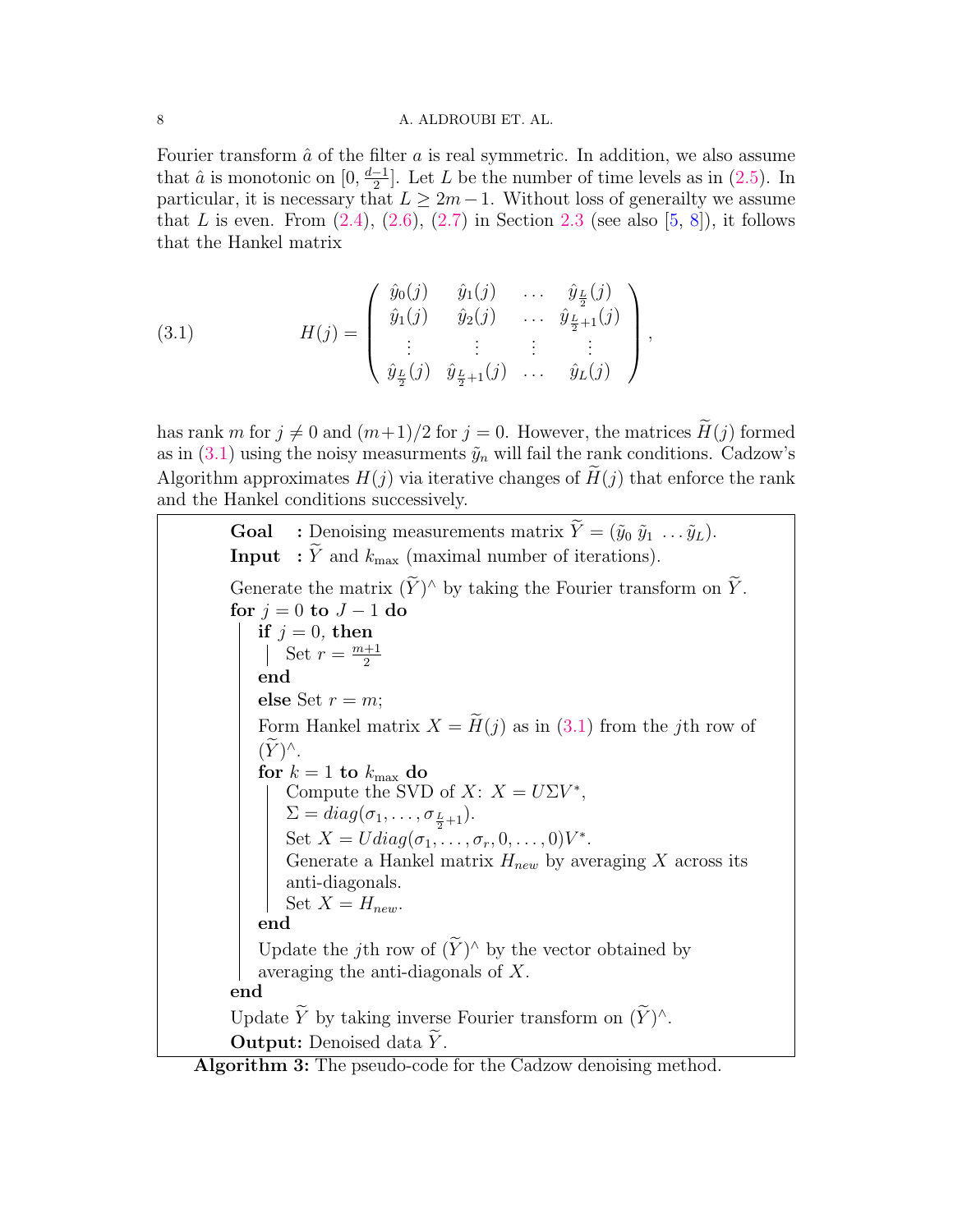For each  $j \in \mathbb{Z}_J$ , an application of the singular value decomposition (SVD) technique produces a decomposition  $H(j) = U\Sigma V^*$ , where  $\Sigma = diag(\sigma_1, \ldots, \sigma_{\frac{L}{2}+1})$ and  $\sigma_1 \geq \ldots \geq \sigma_{\frac{L}{2}+1}$ . Since the rank is known to be  $r_j$ , one can set  $\sigma_i = 0$  for  $i > r_j$  and obtain an amended matrix of singular values  $\Sigma_{r_j}$ . Then, one may proceed to compute the matrix  $X_{new} = U \Sigma_{r_j} V^*$  and form a new Hankel matrix  $H_{new}$  by averaging  $X_{new}$  across its anti-diagonals. This procedure is applied iteratively. After several iterations, a better approximation of the Hankel matrix  $H(j)$  is obtained and a vector of denoised data can be retrieved by applying the inverse Fourier transform.

# <span id="page-8-1"></span>4. Error Analysis

<span id="page-8-0"></span>4.1. Error analysis for general least squares problems. We begin this section with the error analysis of a least squares problem that is more general than the first dynamical sampling problem. We let  $A_i \in \mathbb{C}^{m_i \times d}$ ,  $f \in \mathbb{C}^d$ , and  $\tilde{y}_i = A_i f + \eta_i$ , where  $\eta_i$  are i.i.d. random variables with a zero mean and a variance matrix  $\sigma^2 I$ . The signal f can be approximately recovered via

(4.1) 
$$
f_L^{\sharp} = \arg \min_{g} \sum_{i=1}^{L} ||A_i g - \tilde{y}_i||_2^2.
$$

Denote the error  $\epsilon_L = f_L^{\sharp} - f$ . By [\(4.1\)](#page-8-1) and the definition for  $\tilde{y}_i$ , it follows that

(4.2) 
$$
\epsilon_L = \arg\min_{\epsilon} \sum_{i=1}^L ||A_i \epsilon - \eta_i||_2^2.
$$

<span id="page-8-3"></span><span id="page-8-2"></span>Let

(4.3) 
$$
\mathcal{A}_L = \begin{pmatrix} A_1 \\ A_2 \\ \vdots \\ A_L \end{pmatrix},
$$

and assume that for  $L \geq N$ , where N is some fixed number,  $\mathcal{A}_L$ , defined by [\(4.3\)](#page-8-2) above, has full rank. By solving problem [\(4.2\)](#page-8-3), we have

(4.4) 
$$
\epsilon_L = \left(\sum_{i=1}^L A_i^* A_i\right)^{-1} \sum_{i=1}^L A_i^* \eta_i, \text{ for all } L \geq N.
$$

The following proposition can be derived from [\[24,](#page-28-9) Theorem B on p. 574]. For the convenience of the reader, however, we include the proof in the Appendix.

<span id="page-8-4"></span>**Proposition 4.1.** Assume that  $A_L$  is defined as in [\(4.3\)](#page-8-2) and has full rank for  $L \geq N$ . Let  $\lambda_j(L)$ ,  $1 \leq j \leq d$ , denote the eigenvalues of the matrix  $\mathcal{A}_L^* \mathcal{A}_L =$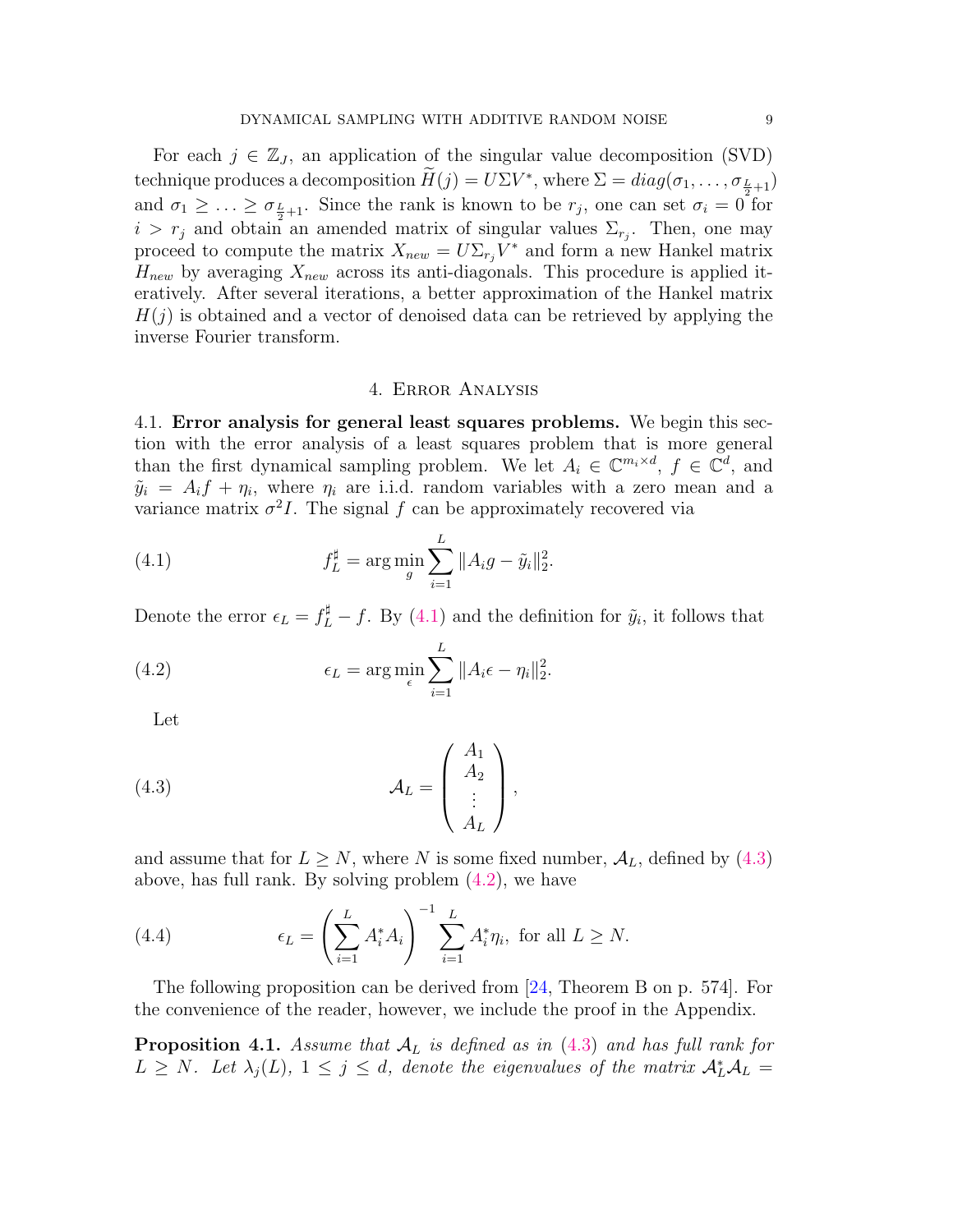$\sum_{i=1}^{L} A_i^* A_i, 1 \leq j \leq d$ . Then, the following holds:

<span id="page-9-0"></span>(4.5) 
$$
E(\|\epsilon_L\|_2^2) = \sigma^2 \sum_{j=1}^d 1/\lambda_j(L),
$$

where  $\epsilon_L$  is obtained from [\(4.2\)](#page-8-3) and  $\sigma$  is the variance of the noise.

To study the behavior of the MSE function in [\(4.5\)](#page-9-0), we recall the well-known Courant-Fischer Minimax Theorem and one of its most useful corollaries.

**Theorem 4.2.** (Courant-Fischer Minimax Theorem) Let A be a  $d \times d$ Hermitian matrix with eigenvalues  $\lambda_1 \geq \ldots \geq \lambda_k \geq \ldots \geq \lambda_d$ . Then,

$$
\lambda_k = \max_U \left\{ \min_x \left\{ \frac{x^* A x}{x^* x} : x \in U \text{ and } x \neq 0 \right\} : \dim(U) = k \right\}.
$$

<span id="page-9-1"></span>**Corollary 4.3.** Let  $A \in \mathbb{C}^{d \times d}$  and  $B \in \mathbb{C}^{d \times d}$  be self-adjoint positive semidefinite matrices. Then,  $\lambda_i(A + B) \geq \lambda_i(A)$  and  $\lambda_i(A + B) \geq \lambda_i(B)$ .

The following result is immediate from Corollary [4.3.](#page-9-1)

<span id="page-9-3"></span>**Proposition 4.4.** The function  $E(\|\epsilon_L\|_2^2)$  defined by [\(4.5\)](#page-9-0) is a non-negative nonincreasing function of L for  $L \geq N$  where N is some fixed number, such that  $\mathcal{A}_N$ in [\(4.3\)](#page-8-2) has full rank. Consequently, as L goes to  $\infty$ , it converges to a nonnegative constant.

The goal of the following example is to illustrate the above result in the context of dynamical sampling but without sub-sampling.

Example 4.1 (Special case: no sub-sampling). Suppose that A is a normal matrix and suppose that  $A_i = A^{i-1}$  in [\(4.2\)](#page-8-3). Because A is normal, it can be written as  $A = U^*DU$ , where U is a unitary matrix and D is a diagonal matrix with the diagonal entries  $s_1, s_2, \ldots, s_d$ . Hence,  $\mathcal{A}_L^* \mathcal{A}_L$  can be computed as

<span id="page-9-2"></span>(4.6) 
$$
\mathcal{A}_L^* \mathcal{A}_L = \sum_{k=1}^L (A^*)^{k-1} A^{k-1} = U^* \sum_{k=1}^L (D^* D)^{k-1} U.
$$

Defining  $\Lambda = \Lambda(L)$  by

$$
\mathcal{A}_L^* \mathcal{A}_L = U^* \Lambda U,
$$

and

$$
\Lambda = \left( \begin{array}{cccc} \lambda_1(L) & & \\ & \ddots & \\ & & \lambda_d(L) \end{array} \right),
$$

we get from [\(4.6\)](#page-9-2) that

$$
\lambda_j(L) = \begin{cases} \frac{1-|s_j|^{2L}}{1-|s_j|^2}, & |s_j| \neq 1; \\ L, & |s_j| = 1. \end{cases}
$$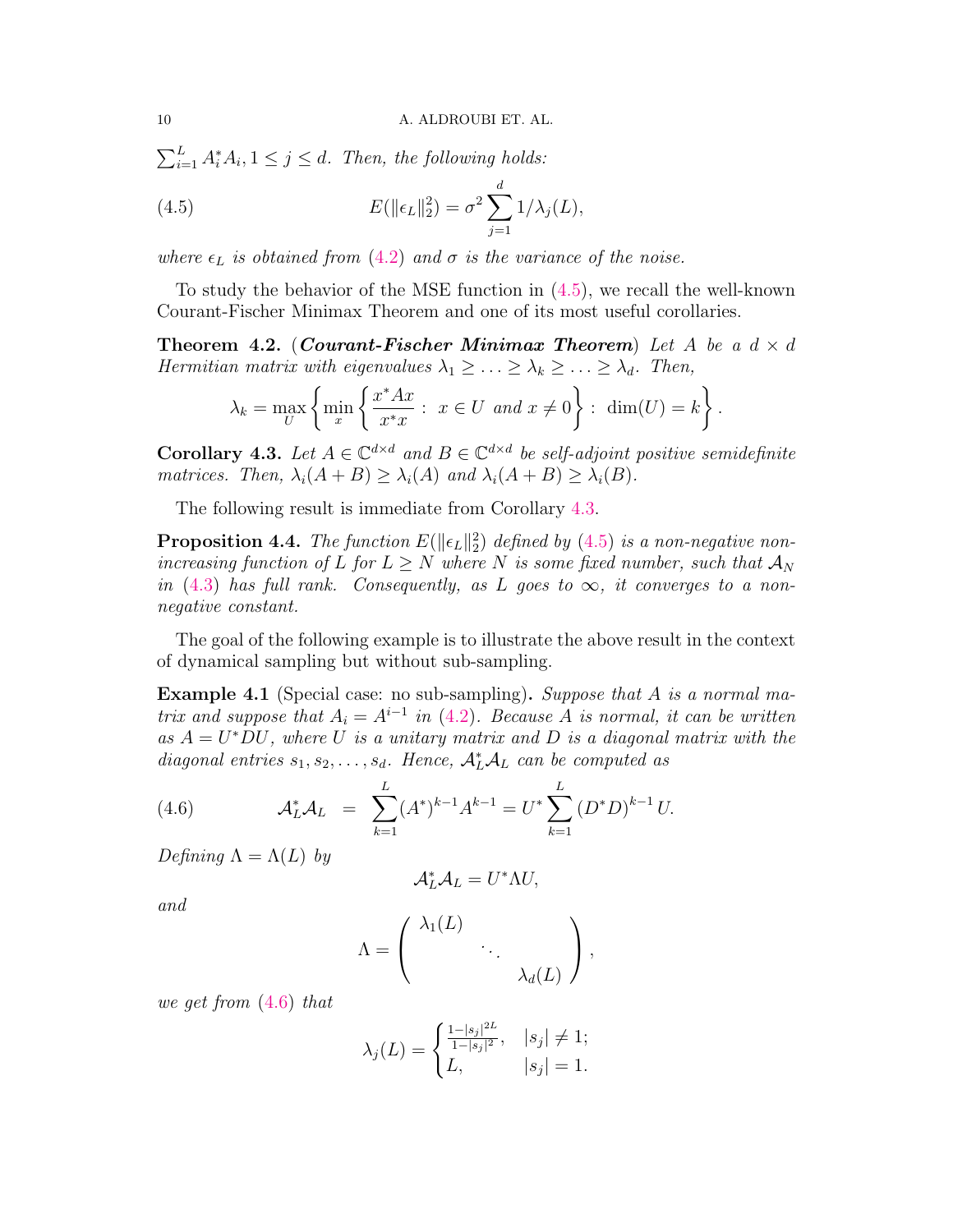The error  $\epsilon_L$  can be represented as

$$
\epsilon_L = \left(\sum_{i=1}^L A_i^* A_i\right)^{-1} \sum_{i=1}^L A_i^* \eta_i = U^* \Lambda^{-1} \sum_{i=1}^L (D^*)^{i-1} U \eta_i,
$$

and [\(4.5\)](#page-9-0) follows immediately for this special case.

To illustrate Proposition [4.4,](#page-9-3) note that, when  $|s_j| < 1$ , the expression  $\frac{1}{\lambda_j(L)}$  $1 - |s_j|^2$  $rac{1-|s_j|^2}{1-|s_j|^{2L}}$  decreases and converges to  $1-|s_j|^2$  as n increases and tends to  $\infty$ .

When  $|s_j|=1$ , then  $\frac{1}{\lambda_j(L)}=\frac{1}{L}$  $\frac{1}{L}$  which decreases as L increases.

When  $|s_j| > 1$ ,  $\frac{1}{\lambda_j(L)} = \frac{1-|s_j|^2}{1-|s_j|^{2l}}$  $\frac{1-|s_j|^2}{1-|s_j|^{2L}}$  decreases (as L increases) and converges to 0 as  $L \to \infty$ .

Thus, in all three cases the function  $E(\|\epsilon_L\|_2^2)$  is decreasing as L increases. In addition,

$$
E(\|\epsilon_L\|_2^2) \to \sigma^2 \sum_{\substack{1 \le j \le d \\ |s_j| < 1}} (1 - |s_j|^2), \ \text{as} \ L \to \infty.
$$

4.2. Error analysis for dynamical sampling. To derive a similar result for dynamical sampling, we replace the general operator  $A_i$  in  $(4.2)$  with the  $i-1$ power  $A^{i-1}$  of a matrix A followed by a subsampling matrix  $S_{\Omega}$ , i.e., we let  $A_i = S_{\Omega}(A^{i-1})$ . By Propositions [4.1](#page-8-4) and [4.4,](#page-9-3) and using the fact that  $S_{\Omega}^* S_{\Omega} = S_{\Omega}$ , the following assertions hold.

<span id="page-10-3"></span>**Theorem 4.5.** Let  $\lambda_j(L)$  denote the j-th eigenvalue of the matrix  $\sum_{i=0}^{L-1}(A^*)^iS_\Omega A^i$ . Then

$$
E(\|\epsilon_L\|_2^2) = \sigma^2 \sum_{j=1}^d 1/\lambda_j(L),
$$

is non-increasing as a function of L. Hence, it converges to some constant as  $L \to \infty$ .

<span id="page-10-2"></span>Remark 4.1. The theorem above shows how the mean squared error depends on  $\Omega$ , A and L. However, for a given A, not all choices of  $\Omega$  are allowable: there are necessary and sufficient conditions on the choice of  $\Omega$  that will allow us to reconstruct f by solving [\(4.1\)](#page-8-1) when  $A_i = S_{\Omega}(A^{i-1})$  and no noise is present [\[4\]](#page-27-4) (i.e.,  $A_1$  is full rank and  $\lambda_i(L) > 0$  for all  $j, L$ ).

#### 5. Numerical Results

<span id="page-10-1"></span><span id="page-10-0"></span>5.1. Error Analysis. In this section, we illustrate the performance of the least squares based method for signal recovery (i.e., Algorithm [1\)](#page-4-0) in the case when the dynamical samples are corrupted by noise. We describe the numerical simulations that we conducted using synthetic data and examine the behavior of  $E(\|\epsilon_L\|_2^2/\sigma^2)$ as a function of the number of time levels L.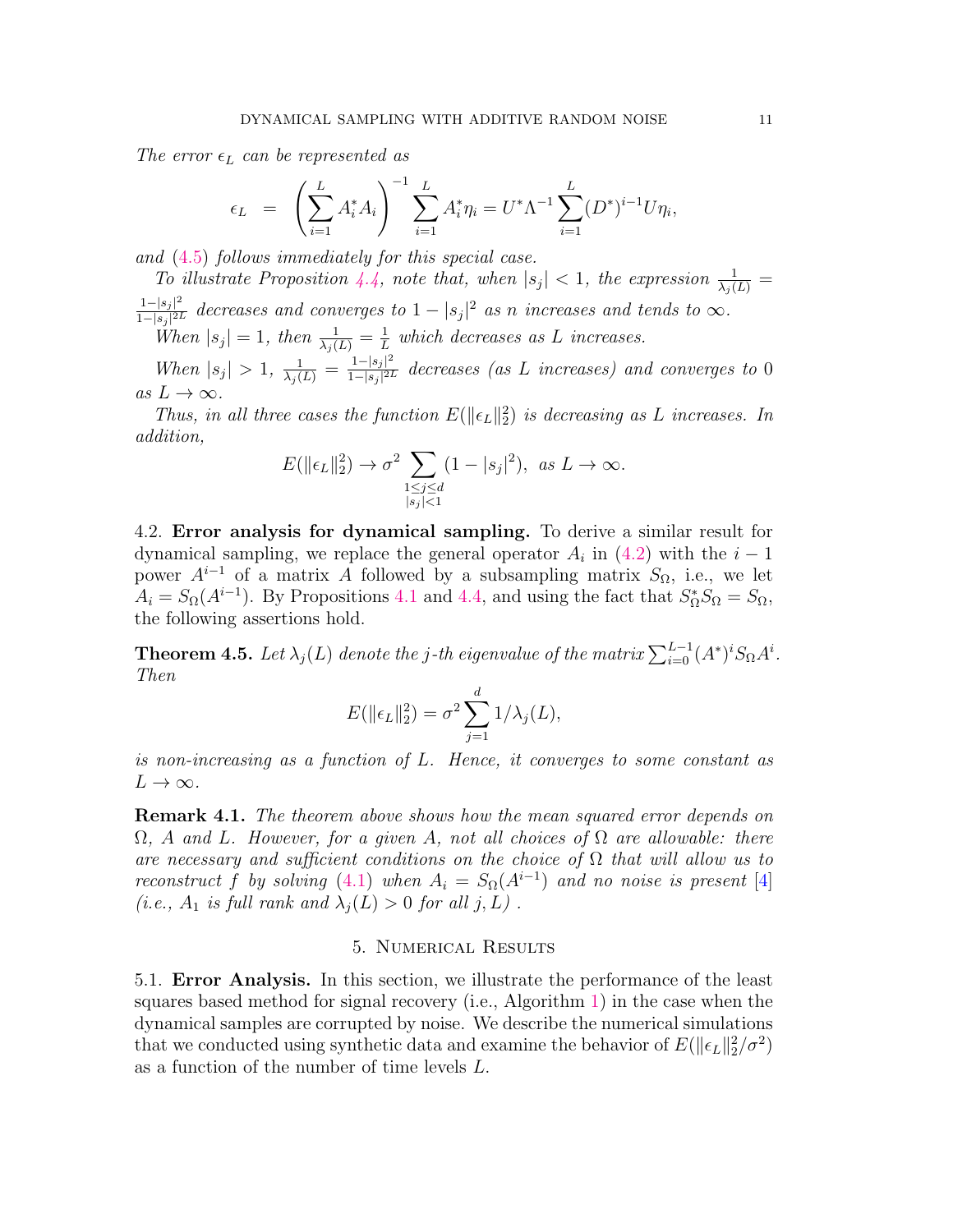<span id="page-11-0"></span>

FIGURE 1. The behavior of  $E(\|\epsilon_L\|_2^2/\sigma^2)$  for different signals. Here, the curves in [\(1A\)](#page-11-0) and [\(1B\)](#page-11-0) show the results with noise variances  $2.3714 \times$  $10^{-2}$  and  $1.3335 \times 10^{-3}$ , respectively. The signal f is randomly generated with norm 2.2914. Three signals  $f$ , 10 $f$ , and 100 $f$  are used for the simulations, where  $x$ -axis stands for the time levels and  $y$ -axis represents the value of  $E(\|\epsilon_L\|_2^2/\sigma^2)$ .

To obtain synthetic data for the simulation, we use a random signal  $f \in \ell^2(\mathbb{Z}_{18})$ and a convolution operator  $Af = a * f$ , determined by a real symmetric vector *a* with non-zero components given by  $(\frac{1}{8}, \frac{1}{2})$  $\frac{1}{2}$ , 1,  $\frac{1}{2}$  $\frac{1}{2}, \frac{1}{8}$  $(\frac{1}{8})$ , i.e.,  $A \in \mathbb{R}^{18 \times 18}$  is a circulant matrix with the first row  $(1, 1/2, 1/8, 0, \ldots, 0, 1/8, 1/2)$ . We generate the signals  $f_i = A^i f$  at time levels  $i = 0, 1, ..., L$ . The non-uniform locations  $\Omega = \{1, 5, 7, 10, 13, 15, 18\}$  are chosen to generate the samples  $\{f_i(j) : j \in \Omega\}$ . Independent and identically distributed Gaussian noise with zero mean is then added to the samples to obtain a set of noisy data  $\{f_i(j) + \eta_i(j) : j \in \Omega\}.$ 

Figure [1](#page-11-0) shows the relationship between  $E(\|\epsilon_L\|_2^2/\sigma^2)$  and the time levels, where  $\epsilon_L$  is defined by [\(4.2\)](#page-8-3). For each L, the simulation was repeated 100 times with the same distribution of noise, and  $E(\|\epsilon_L\|_2^2/\sigma^2)$  was estimated by averaging the 100 values of  $\|\epsilon_L\|_2^2/\sigma^2$ . Figure [1A](#page-11-0) shows how  $E(\|\epsilon_L\|_2^2/\sigma^2)$  changes as L varies for three different signals: f, 10f, and 100f, where the noise variance is  $\sigma =$  $2.3714 \times 10^{-2}$  and the 2-norm of f approximately equals 2.2914. The graph of  $10f$  is given in Figure [2A.](#page-12-0) Figure [1B](#page-11-0) shows the behavior of  $E(\|\epsilon_L\|_2^2/\sigma^2)$  for the same signals as in Figure [2A,](#page-12-0) where the noise variance is  $\sigma = 1.3335 \times 10^{-3}$ . As shown in Figure [1,](#page-11-0)  $E(\|\epsilon_L\|_2^2/\sigma^2)$  decreases as n increases and approaches the constant predicted by Theorem [4.5.](#page-10-3)

Figure [2](#page-12-0) depicts the graphs of the reconstructed signals and the original signals  $10f, 100f, 10g,$  and  $100g$  in Figures [2A,](#page-12-0) [2C,](#page-12-0) [2B,](#page-12-0) and [2D,](#page-12-0) respectively, where  $f, g \in$  $\mathbb{R}^{18}$  are randomly generated and scaled to the norm 2.2914. The reconstructed signals from the noisy data and the original signals are shown in Figure [2A](#page-12-0) for  $10f$ , in Figure [2B](#page-12-0) for  $10g$ , in Figure [2C](#page-12-0) for  $100f$ , and in Figure [2D](#page-12-0) for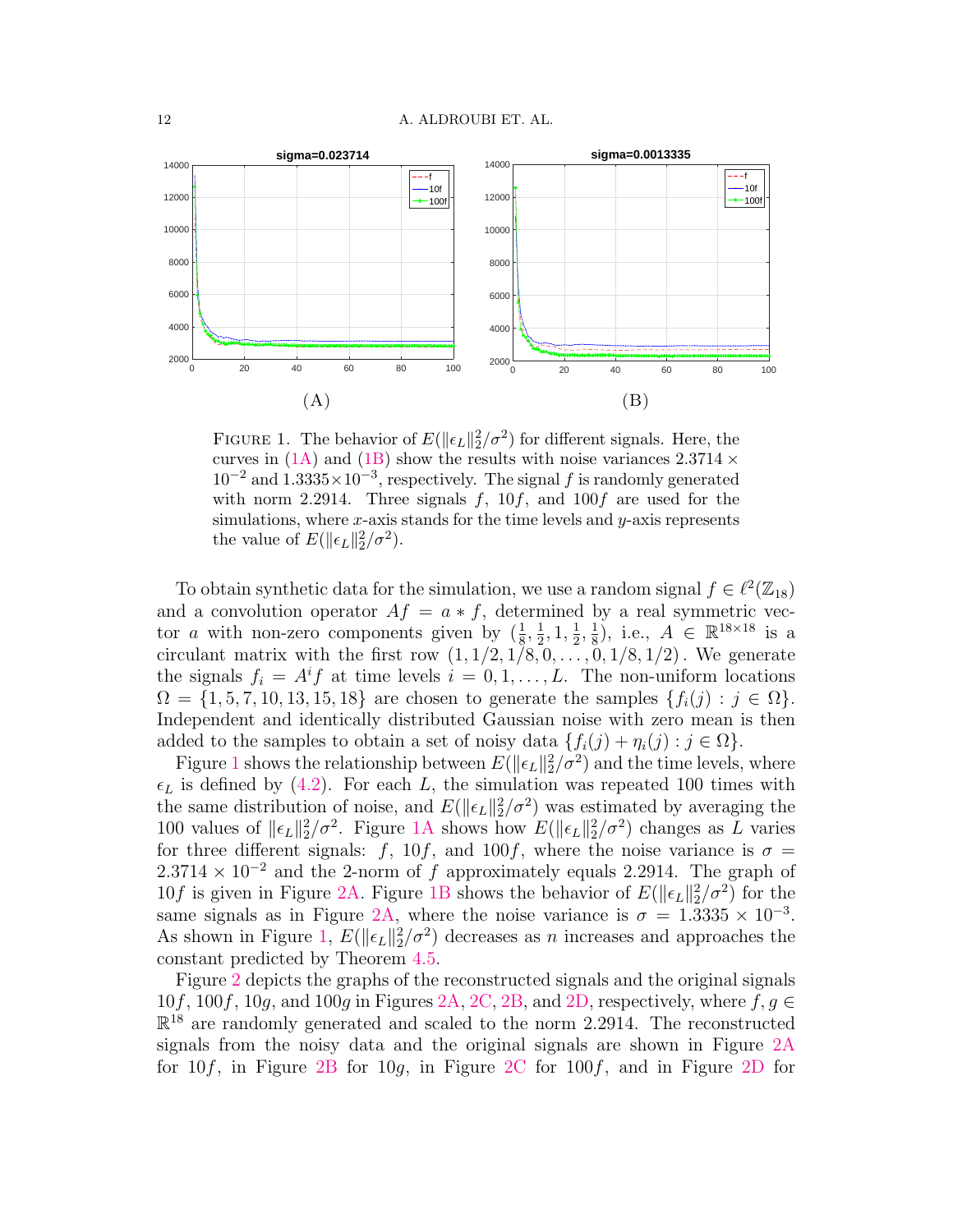<span id="page-12-0"></span>

FIGURE 2. The original signals and the reconstructed signals are represented by blue circles and red stars, respectively. The signals in [2C](#page-12-0) and [2D](#page-12-0) are obtained from the signals in [2A](#page-12-0) and [2B,](#page-12-0) respectively, by multiplying by 10. The norm of the original signal in [2A](#page-12-0) equals the norm of the original signal in [2B,](#page-12-0) the same is true for the signals in [2C](#page-12-0) and [2D.](#page-12-0)

100g, respectively. The noisy data are corrupted by Gaussian noise with zero mean and standard deviation  $2.3714 \times 10^{-2}$ . As displayed in Figure [2,](#page-12-0) while the reconstructed signals in Figures [2A](#page-12-0) and [2B](#page-12-0) are clearly different from the original signals, it is hard to distinguish the reconstructed signals from the original signals in Figures [2C](#page-12-0) and [2D](#page-12-0) because the reconstructed signals are very close to the original signals.

Figures [3](#page-13-0) and [4](#page-13-1) are simulation results for the sparsely supported signals. For these special signals, a threshold method [\[24\]](#page-28-9) is introduced for the samples and reconstructed signals. The method is implemented as follows. Let the threshold T be  $2\sigma$ , let  $\tilde{y}$  denote the sample vector, and let  $f_L^{\sharp}$  be the reconstructed signal. If  $|\tilde{y}(i)| \leq T$ , we set  $\tilde{y}(i) = 0$ , where  $\tilde{y}(i)$  is the *i*-th component of  $\tilde{y}$ . Similarly, if  $|f_I^{\sharp}$  $|L(t)| \leq T$ , we set  $f_L^{\sharp}$  $L(t) = 0$ . Then the reconstruction results before and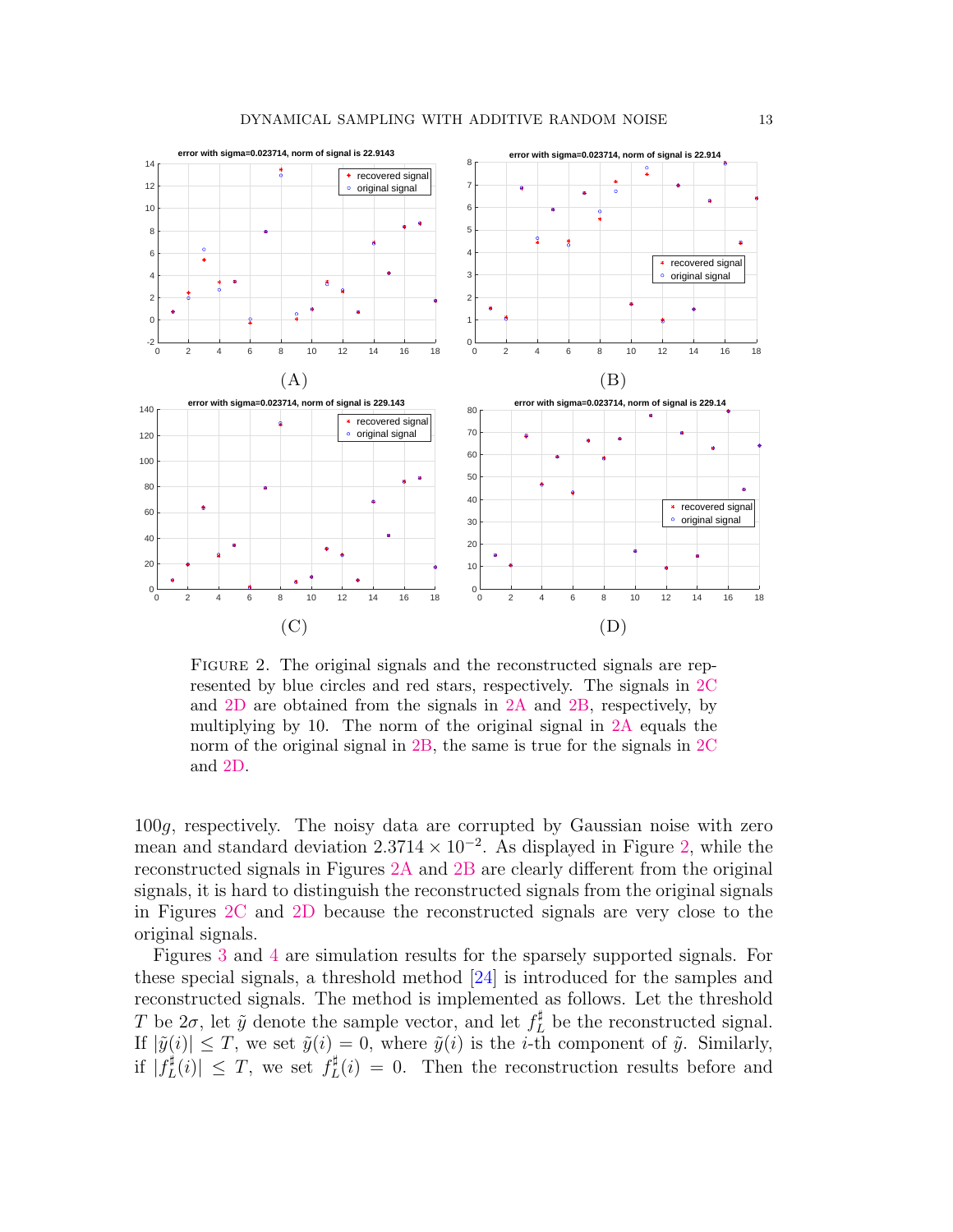<span id="page-13-0"></span>

FIGURE 3. The behavior of  $E(\|\epsilon_L\|_2^2/\sigma^2)$  are shown in [\(3A\)](#page-13-0) and [\(3B\)](#page-13-0) for the sparsely supported signals without and with applying the threshold method, respectively, where the samples are corrupted by Gaussian noise with zero mean and standard deviation  $2.3714 \times 10^{-2}$ .

<span id="page-13-1"></span>

Figure 4. A comparison of the reconstruction results before and after applying the threshold method. [\(4A\)](#page-13-1) and [\(4B\)](#page-13-1) show the reconstruction results before and after applying the threshold method, respectively. In [\(4A\)](#page-13-1) and [\(4B\)](#page-13-1), the original signals have the same sparse support {8, 9, 10}. The samples are corrupted by the independent Gaussian noise with mean 0 and standard deviation  $2.3714 \times 10^{-2}$ .

after applying the threshold method are compared. Figures [3](#page-13-0) and [4](#page-13-1) illustrate the behavior of  $E(\|\epsilon_L\|_2^2/\sigma^2)$  and the reconstructed signals before and after applying the threshold method, respectively. In the simulation, the samples are corrupted by Gaussian noise with zero mean and standard deviation  $2.3714 \times 10^{-2}$ . A sparsely supported signal  $f \in \mathbb{R}^{18}$  is generated with support in the locations  $\{8, 9, 10\}$  with  $f(8) = f(9) = f(10) = 1$ . The MSE  $E(\|\epsilon_L\|_2^2/\sigma^2)$  are estimated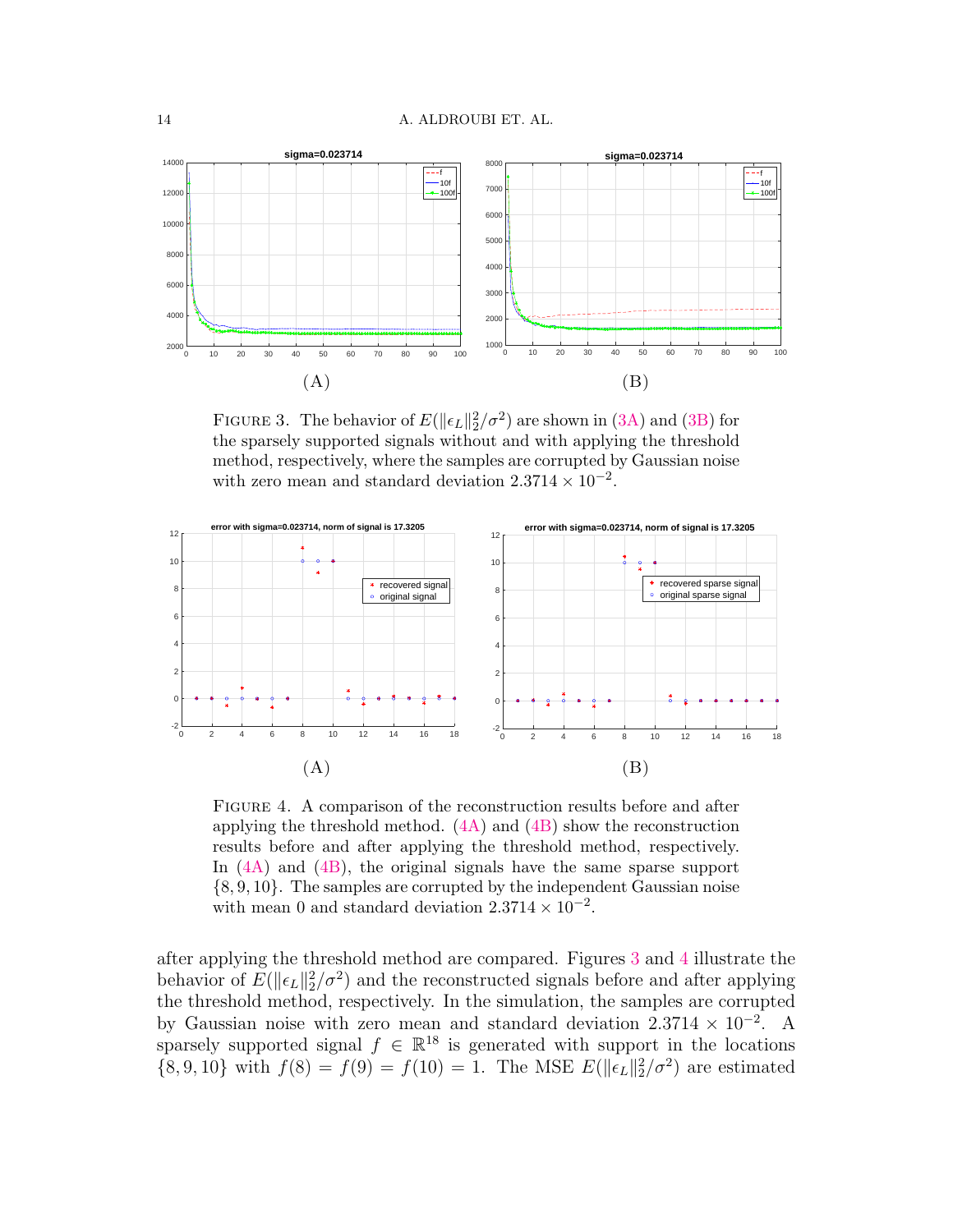for signals f,  $10f$ , and  $100f$  separately. As shown in Figure [3,](#page-13-0) for n sufficiently large,  $E(\|\epsilon_L\|_2^2/\sigma^2)$  is about 20% smaller after the threshold method is applied to the samples and reconstructed signals. Figure [4](#page-13-1) shows the graphs of the original signal  $10f$  and the reconstructed signal, which suggests that the signal reconstructed by applying the threshold method is more accurate than the one reconstructed without applying the threshold method in the locations outside the support of the original signal. These observations suggest that the threshold method can reduce  $E(\|\epsilon_L\|_2^2/\sigma^2)$  by improving the accuracy of the zero sets.

<span id="page-14-0"></span>5.2. Cadzow Denoising. In this section, we describe the impact of the Cadzow denoising technique described in Section [3](#page-6-0) on dynamical sampling using synthetic data.

<span id="page-14-3"></span>5.2.1. Denoising of the sampled data. We use a symmetric convolution operator A with eigenvalues {1/8, 1/4, 3/8, 1/2, 5/8, 3/4, 7/8, 1}. We let A act on the normalized randomly generated signal  $f = (0.2931, 0.3258, 0.04568, 0.3286, 0.2275, 0.04568)$ 0.0351, 0.1002, 0.1967, 0.3444, 0.34710, 0.0567, 0.3492, 0.3443, 0.1746, 0.2879)<sup>T</sup> iteratively for 100 times. The iterated signals are stored in a matrix  $\Pi$  as

$$
\Pi = (f \ Af \ A^2 f \ \dots \ A^{100} f) = (f_0 \ f_1 \ f_2 \dots \ f_{100})
$$

where  $A^k f$  is a column vector for each  $0 \leq k \leq 100$  (see [\(1.1\)](#page-1-2)). At each time level, the generated signals are perturbed by i.i.d. Gaussian noise with zero mean and standard deviation  $\sigma \in \{10^{-2}, 10^{-3}, 10^{-4}, 10^{-5}\}$ ; the noisy signals are denoted by

$$
\Pi = \Pi + H,
$$

where  $H_{i,j} \sim N(0, \sigma^2)$  and every two entries of H are independent (see [\(1.3\)](#page-1-0)).

The samples are taken uniformly on  $3\mathbb{Z}_{15}$  (i.e.,  $m=3$ ), specifically at locations  $\Omega = \{1, 4, 7, 10, 13\}$ . The Cadzow algorithm (Algorithm [3\)](#page-7-0) is applied to the data  $\hat{Y} = S_m \hat{\Pi}$  where  $S_m$  is defined in the first paragraph of Section [2.3.](#page-5-4) The denoised data are denoted by Z which is compared to  $S_m$ II directly by computing

$$
\frac{\|Z - S_m \Pi\|}{\|S_m \Pi\|}
$$

In addition, the relative difference between the noisy data  $S_m \widetilde{\Pi}$  and  $S_m \Pi$  is computed as

<span id="page-14-1"></span>.

<span id="page-14-2"></span>.

$$
\frac{\|S_m \Pi - S_m \Pi\|}{\|S_m \Pi\|}
$$

The same process is repeated for 80 times (with the same  $\Pi$  and different H). The numerical results are obtained by averaging the 80 values of [\(5.1\)](#page-14-1) and [\(5.2\)](#page-14-2), respectively.

The simulation results are shown in Figure [5.](#page-15-0) For  $rank > 3$ , the horizontal values depict the threshold ranks in the Cadzow algorithm. The corresponding vertical values are  $log_{10}$  of the values of  $(5.1)$  averaged over 80 repetitions. When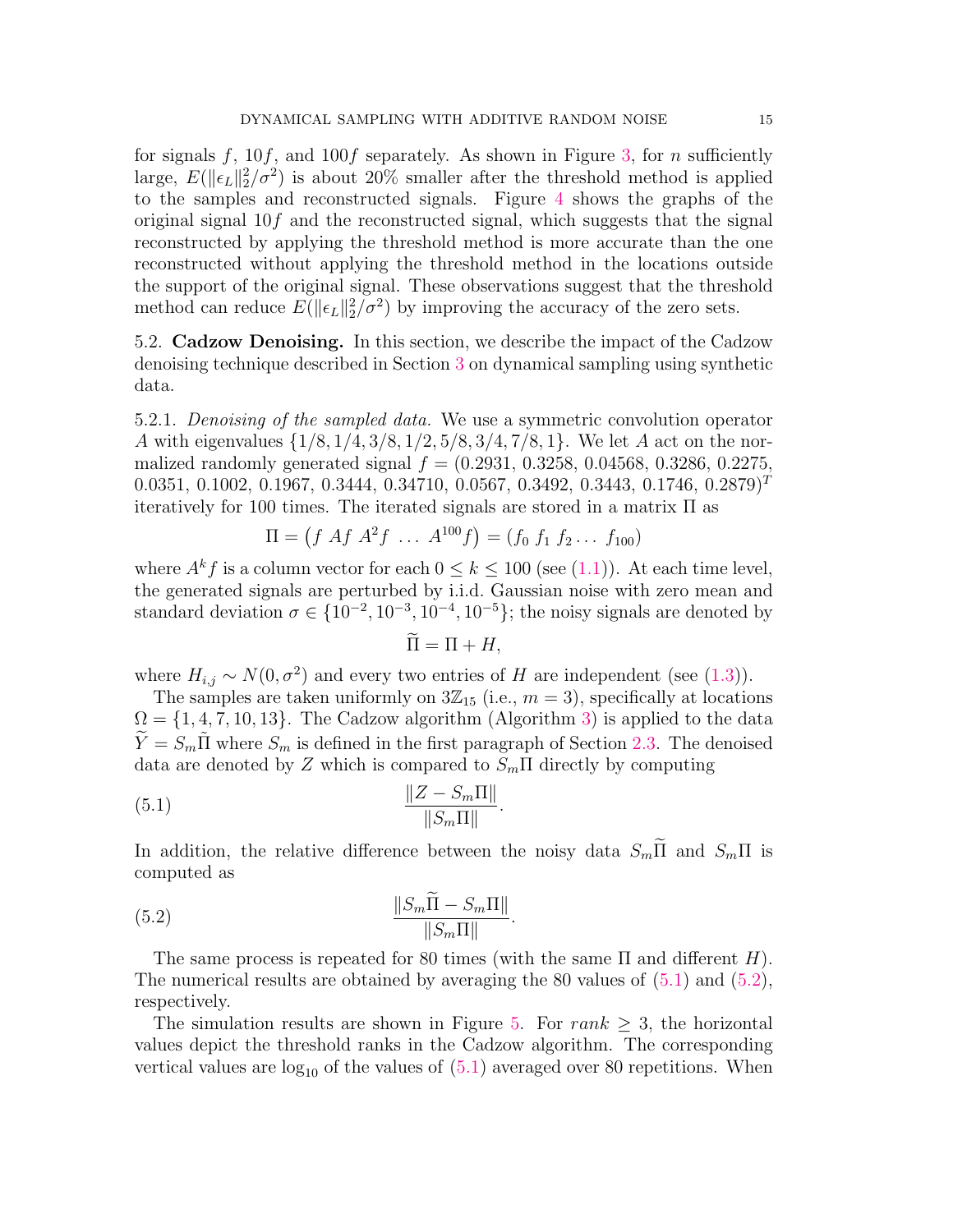<span id="page-15-0"></span>rank = 0,  $(5.2)$  is used instead of  $(5.1)$ . As shown in Figure [5,](#page-15-0) the Cadzow denoising technique works best for noise reduction when the rank of the Hankel matrix is chosen to be 3, which is consistent with the theory described in Section [3.](#page-6-0)



Figure 5. The relative errors using Cadzow denoising method. The vertical axis represents  $log_{10}$  of averaged  $(5.1)$  when the threshold rank in the Cadzow denoising Algorithm [3](#page-7-0) is greater than or equal to 3. When the threshold rank is  $0(5.2)$  $0(5.2)$  is used instead of  $(5.1)$ .

In Figure [6,](#page-16-1) the curve labeled "rank  $= 0$ " shows the relationship between  $log_{10}$ of the averaged  $(5.2)$  and  $\log_{10}$  of the noise standard deviations, while the curves labeled as "rank = r" for  $r = 3, 7, 11, 15$  show the relationship between  $log_{10}$ of the averaged  $(5.1)$  and  $log_{10}$  of the noise standard deviation. As displayed in Figure [6,](#page-16-1) the curves are almost linear. For fixed noise standard deviation, the figure shows that, as predicted by the theory described in Section [3,](#page-6-0) the best denoising happens when "rank  $= 3$ " since the sub-sampling is 3.

5.2.2. Spectrum Reconstruction of the Convolution Operator. In order to evaluate the impact of the Cadzow denoising technique when reconstructing the spectrum of the convolution operator, we conducted a number of simulations on synthetic data. We repeated the same process as in Section [5.2.1](#page-14-3) until the denoised data Z was generated. Then we used the results of Section [2.3](#page-5-4) and Algorithm [2](#page-6-1) to recover the spectrum of the convolution operator using separately denoised data Z and noisy data  $\tilde{Y} = S_m \tilde{\Pi}$ . The simulation results are shown in Figures [7,](#page-17-0) [8,](#page-18-0) and [9](#page-19-0) for different noise standard deviations. Figure [7](#page-17-0) shows the simulation results when the standard deviation of the noise is 10<sup>−</sup><sup>5</sup> . The curves in Figure [7](#page-17-0) are simulation results for three different random choices of noise. For Figures [8](#page-18-0) and [9,](#page-19-0) the noise has standard deviations  $10^{-4}$  and  $10^{-3}$ , respectively. As shown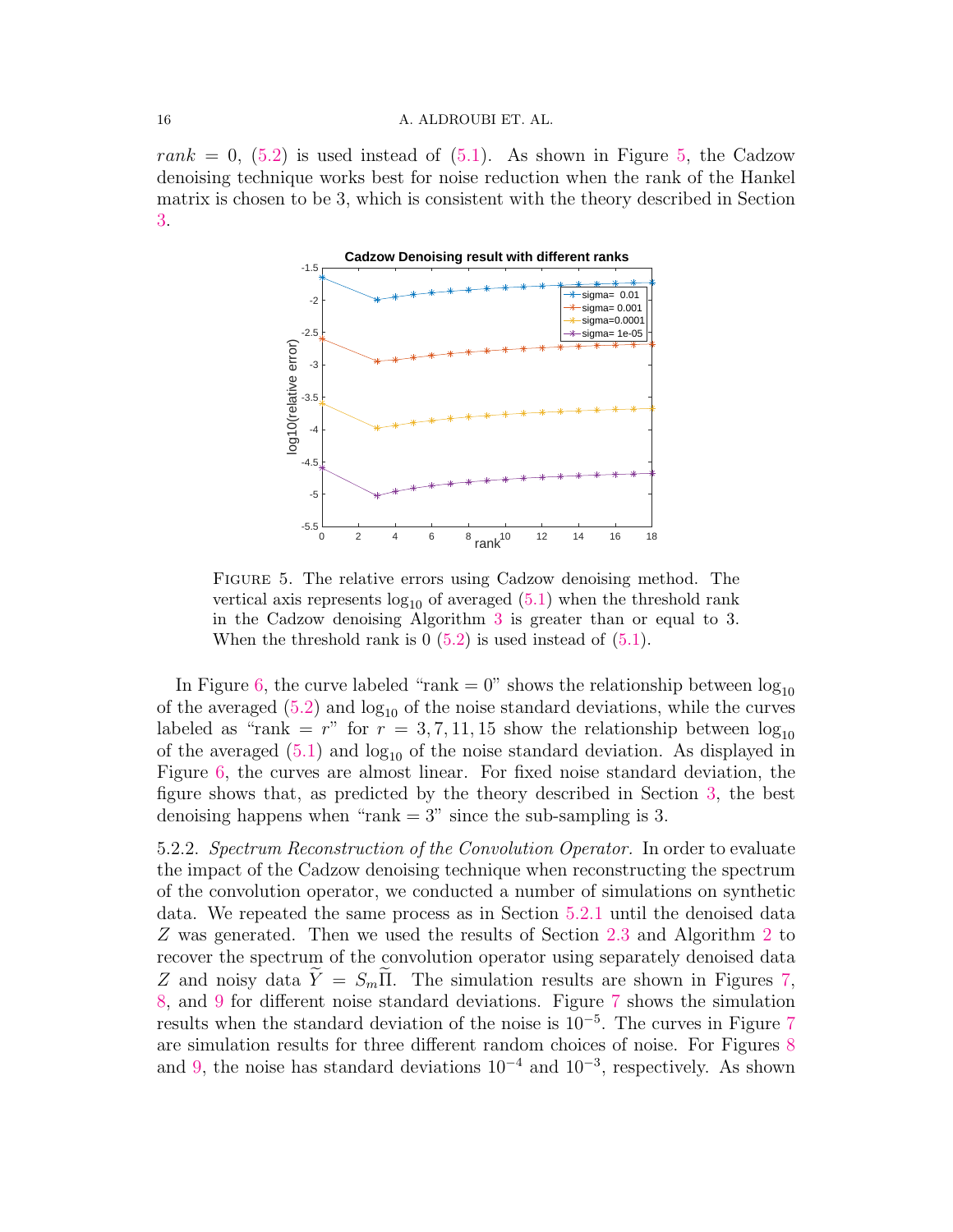<span id="page-16-1"></span>

FIGURE 6. The relation between the relative errors and the noise standard deviations using the Cadzow denoising method with different threshold ranks. The curves labeled "rank  $=r$ ",  $r=3,7...$  reflect the relationship between  $log_{10}$  of the averaged relative errors and  $log_{10}$  of the noise standard deviations, where the relative errors are represented in [\(5.1\)](#page-14-1) for  $rank \geq 3$  and in [\(5.2\)](#page-14-2) for  $rank = 0$ .

in Figures [7,](#page-17-0) [8,](#page-18-0) and [9,](#page-19-0) the Cadzow denoising technique can make a big difference for the spectrum recovery.

Using the estimated convolution operator and the denoised data, we also evaluated the effectiveness of the reconstruction algorithm, i.e., Algorithm [1,](#page-4-0) for which the simulation results are shown in Figure [10.](#page-20-0) The figure shows that if the noise is small, the recovered signals are extremely close to the original signals, which also verifies the effectiveness of the Cadzow denoising technique for dynamical sampling.

<span id="page-16-0"></span>5.3. Real data. In this section, we describe numerical tests that we performed using two sets of real data. One data set documents a cooling process with a single heat source, and the other – a similar process with two heat sources. These data sets were labeled as "one hotspot" and "two hotspots", respectively.

The set-up for the real data sets is shown in Figure [11.](#page-21-0) We used the bicycle (aluminum) wheel for the circular pattern. Fifteen (15) sensors are equidistantly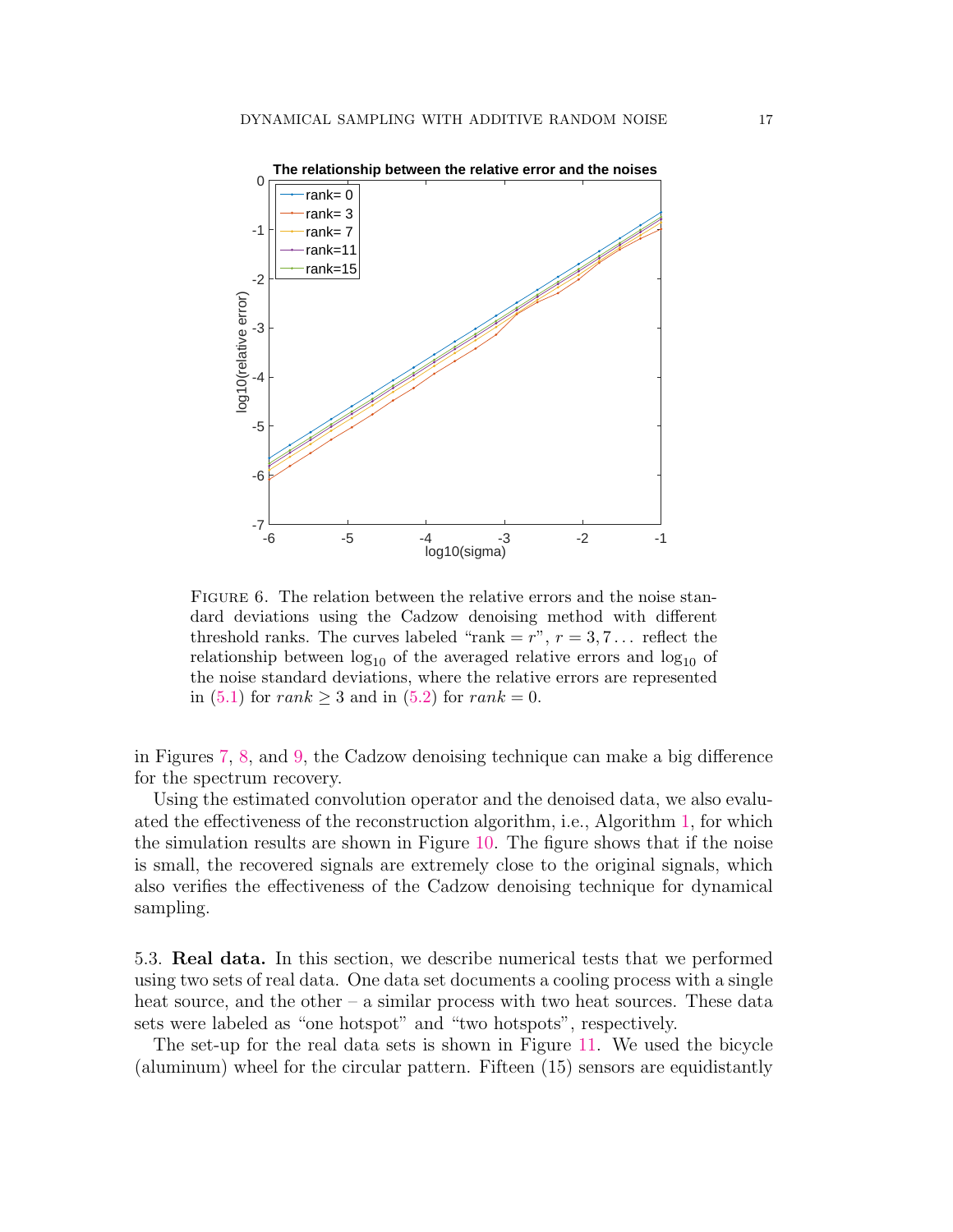<span id="page-17-0"></span>

FIGURE 7. A comparison of the spectrum reconstruction with and without the Cadzow denoising technique for  $\sigma = 10^{-5}$ .

placed around the perimeter of the wheel with 4.5 inches apart. The specified accuracy of the sensors is  $0.5^{\circ}$ C and the temperature samples are taken at 1.05Hz.

The goal was to estimate the dynamical operator and the original signals by using information from a subset of the thermometer measuring devices, while the totality of the measurements from all devices was used as control to assess the performance of our estimations. In our reconstructions, we did not use any a priori knowledge about the conducting material, its parameters, or the underlying operator driving the evolution of the temperature. Only raw, time-space subsamples of the temperatures was used to estimate the evolution operator, and the initial temperature distribution. The operator was assumed to be real, symmetric convolution operator whose Fourier transform consists of two monotonic pieces, so that recovery of the spectrum of the driving operator sufficed to recover the filter.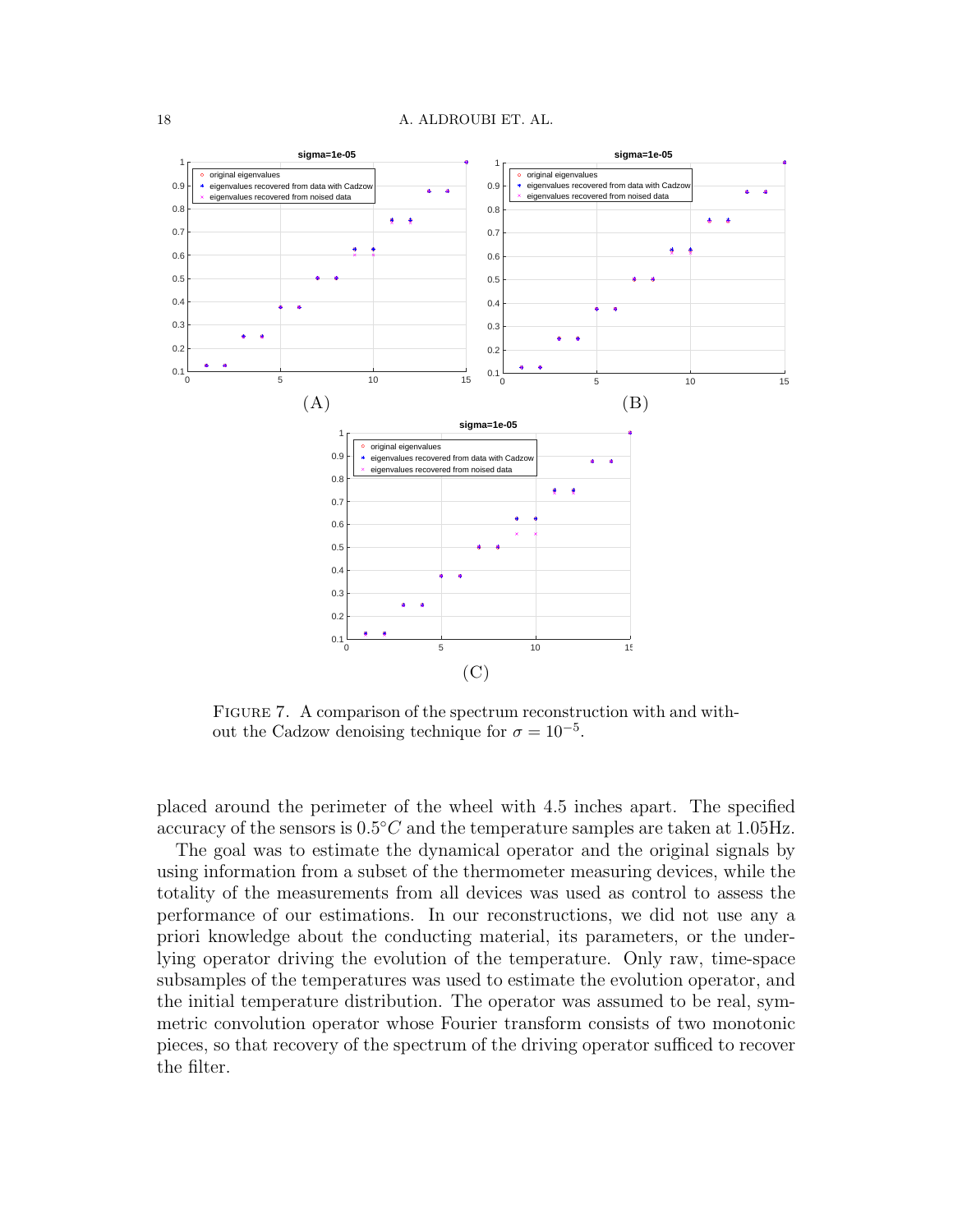<span id="page-18-0"></span>

FIGURE 8. A comparison of the spectrum reconstruction with and without the Cadzow denoising technique for  $\sigma = 10^{-4}$ .

In the experiment, the signal at time level 20 was set as the original state. First, we smoothed the data by averaging over time to obtain a new data set  $\Gamma = (\gamma_1 \gamma_2 \ldots),$  where  $\gamma_1 = \sum_{i=1}^{10} f_i$ ,  $\gamma_2 = \sum_{i=11}^{20} f_i$ , etc. Next, we extracted the information from the new data set at uniform locations  $\Omega$  with gap  $m = 3$ generating the data set  $S_m(\Gamma)$ . Cadzow Algorithm [3](#page-7-0) is then used on  $\hat{Y} = S_m(\Gamma)$ with the threshold rank close to 2 or 3 to obtain the denoised data Z. Using the data Z, Algorithm [2](#page-6-1) was applied to estimate the filter. Finally, using the recovered filter, the original signals were estimated by repeating the computations as in Section [5.1.](#page-10-1)

The test results on the data set with one hotspot are shown in Figure [12.](#page-22-0) Figure [12A](#page-22-0) depicts the evolved signals at all 15 locations. Figure [12B](#page-22-0) shows the recovered spectrum of the evolution filter using the data from locations  $\Omega = \{1, 4, 7, 10, 13\}$ to estimate the filter driving the system. Using the driving operator A recovered from  $\Omega$  and the necessary extra sampling locations at  $\{3, 15\}$  needed to recover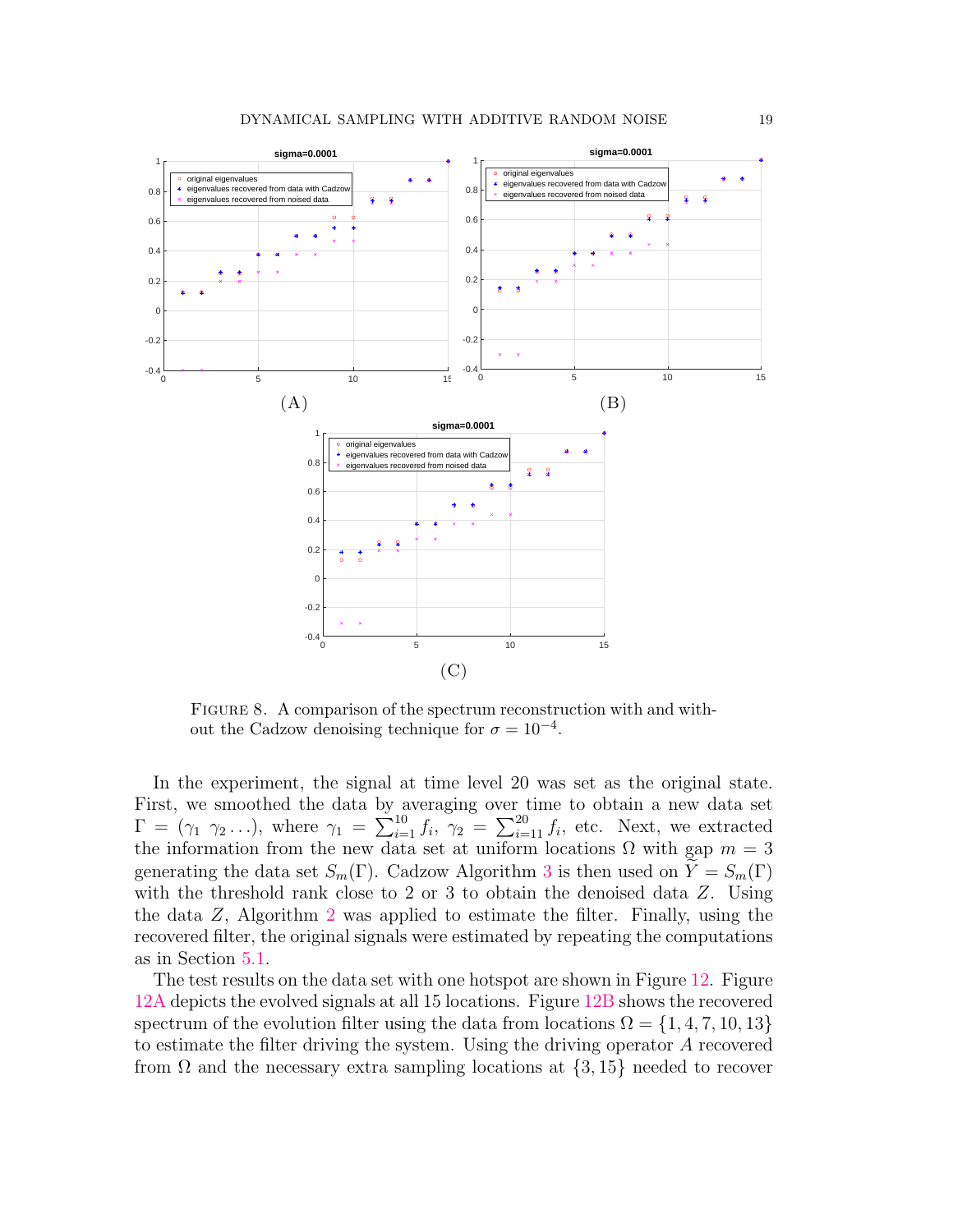<span id="page-19-0"></span>

FIGURE 9. A comparison of the spectrum reconstruction with and without the Cadzow denoising technique for  $\sigma = 10^{-3}$ .

the signal  $(\Omega_e = \Omega \cup \{3, 15\})$  (see [\[5\]](#page-27-0)), we reconstructed an approximation  $f^{\sharp}$ of the signal that is displayed in Figure [12C;](#page-22-0) it has a relative error  $\frac{\|\gamma_1 - f^{\sharp}\|_2}{\|\gamma_2\|_2}$  $\frac{\frac{1}{1} - J^*\|_2}{\|\gamma_1\|_2}$  of 9.94% compared to the actual measurements at all 15 locations as the reference. This relative error shows that dynamical sampling also works reasonably well for a real data set.

The test results using the data set with two hotspots are shown in Figure [13.](#page-23-0) Figure [13A](#page-23-0) plots the evolved signals at the 15 locations. Figure [13B](#page-23-0) exhibits the recovered spectrum of the filter with  $\Omega = \{2, 5, 8, 11, 14\}$ . Using the driving operator A recovered from  $\Omega$  and the data from locations  $\Omega_e = \{2, 3, 5, 8, 10, 11, 14\},\$ we recovered an approximation of the signal that is displayed in Figure [13C.](#page-23-0) In this case, the relative error was 12.45% compared to the actual measurements at all 15 locations. Such relative error is generally considered acceptable in this kind of real applications.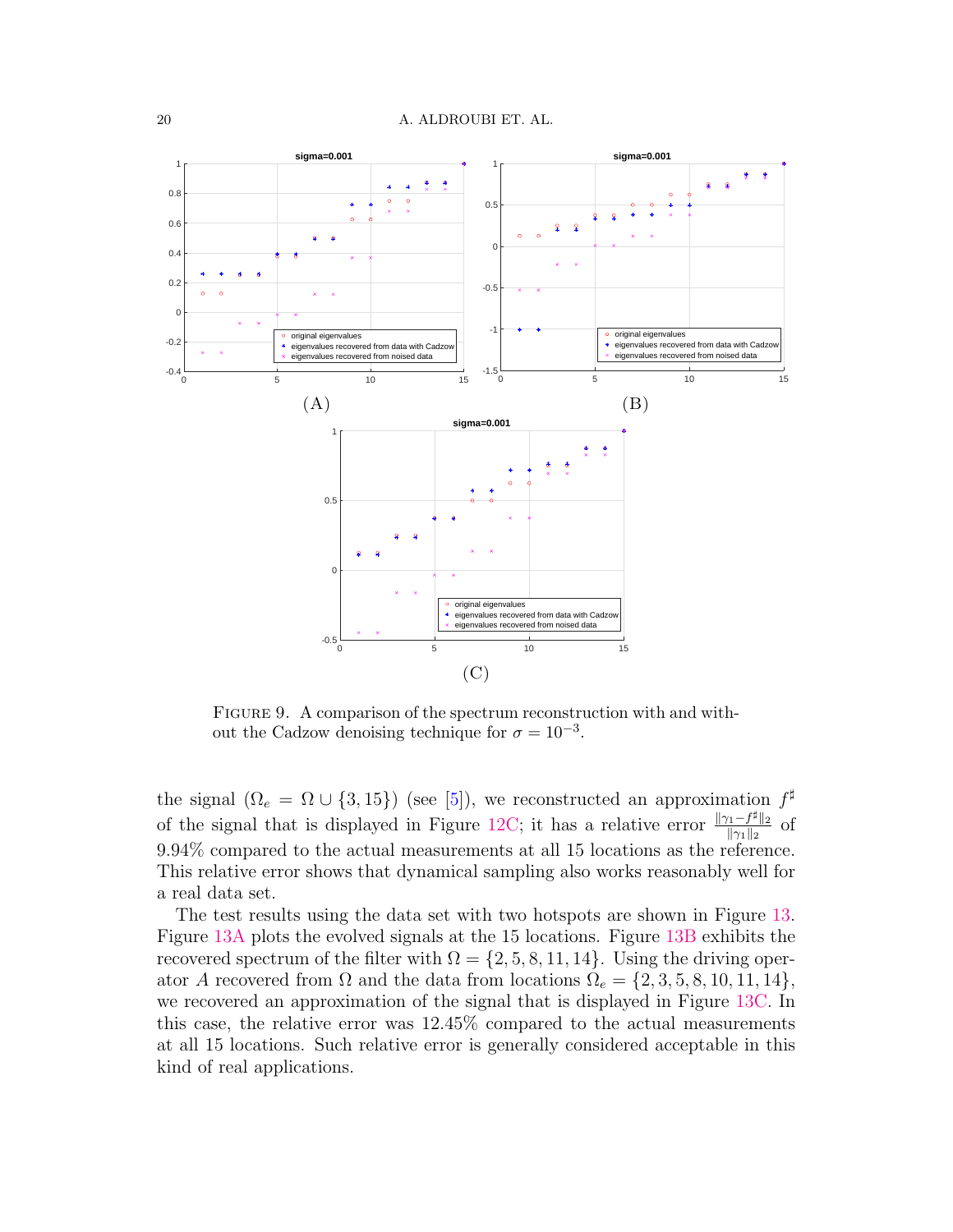<span id="page-20-0"></span>

Figure 10. A comparison of the recovered signal and the original signal by using the estimated recovered convolution operator.

By making similar tests with different choices of  $\Omega$  and  $\Omega_e$ , we found that the relative errors depend heavily on the choice of locations. The two pictures in Figure [14](#page-24-0) are the results of the same process that was used to generate the last two pictures in Figure [12.](#page-22-0) In this case, however, we chose  $\Omega = \{2, 5, 8, 11, 14\}$  and  $\Omega_e = \{2, 3, 5, 8, 10, 11, 14\}.$  This choice resulted in the relative error of 34.29% which is considerably larger than the 9.94% in Figure [12.](#page-22-0)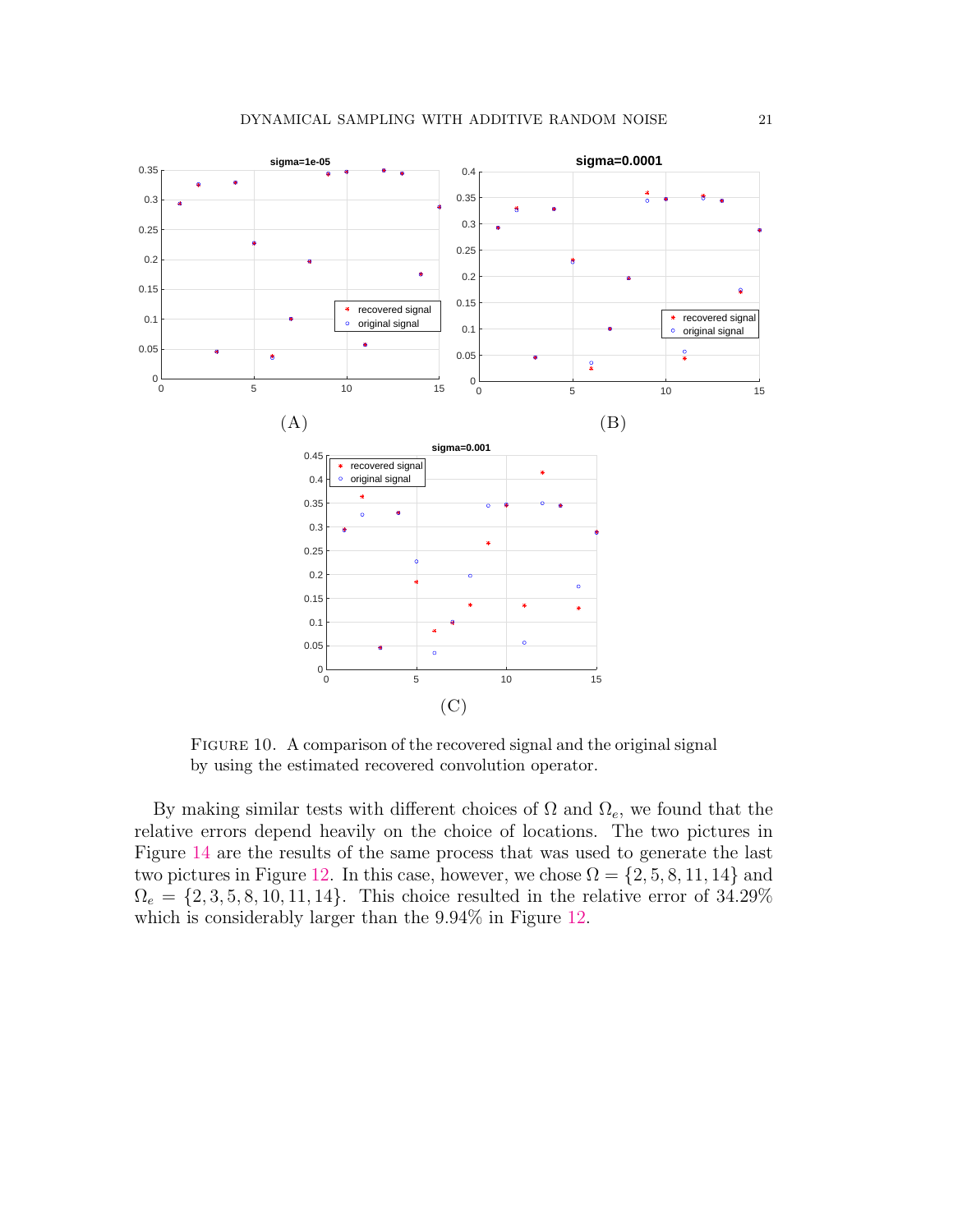# <span id="page-21-0"></span> $\,$  22  $\,$   $\,$  A. ALDROUBI ET. AL.



FIGURE 11. Set-up.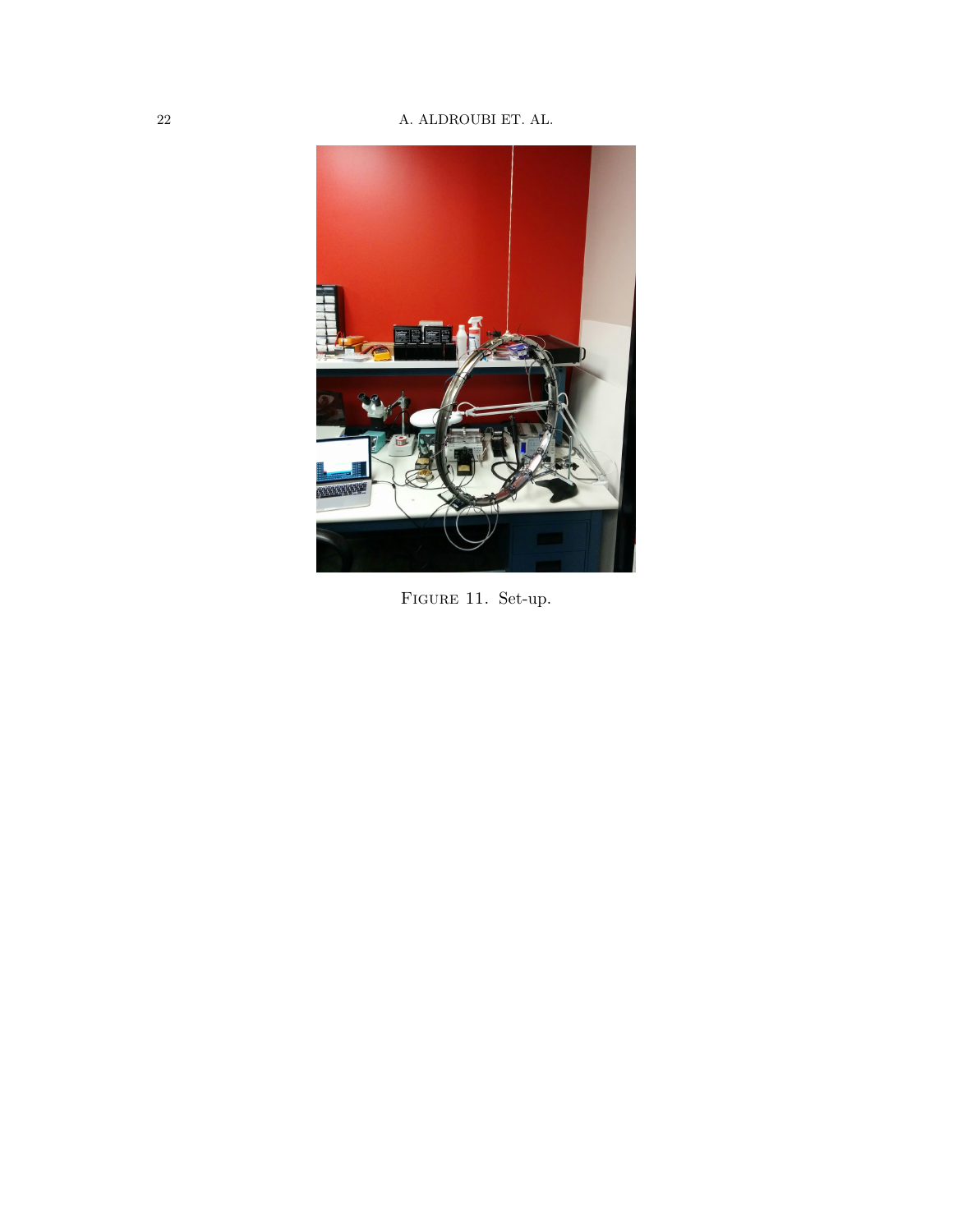<span id="page-22-0"></span>

Figure 12. Simulation results for the data set with one hotspot. Here, [\(12A\)](#page-22-0) plots the evolved signals, [\(12B\)](#page-22-0) shows the recovered spectrum by using the data from partial locations, and [\(12C\)](#page-22-0) sketches the recovered signal by using the recovered operator from partial locations and the sampled original signal. The partial locations for recovering the operator are  $\Omega = \{1, 4, 7, 10, 13\}$ . To recover the original signals, we use the data from locations  $\Omega_e = \{1, 3, 4, 7, 10, 13, 15\}.$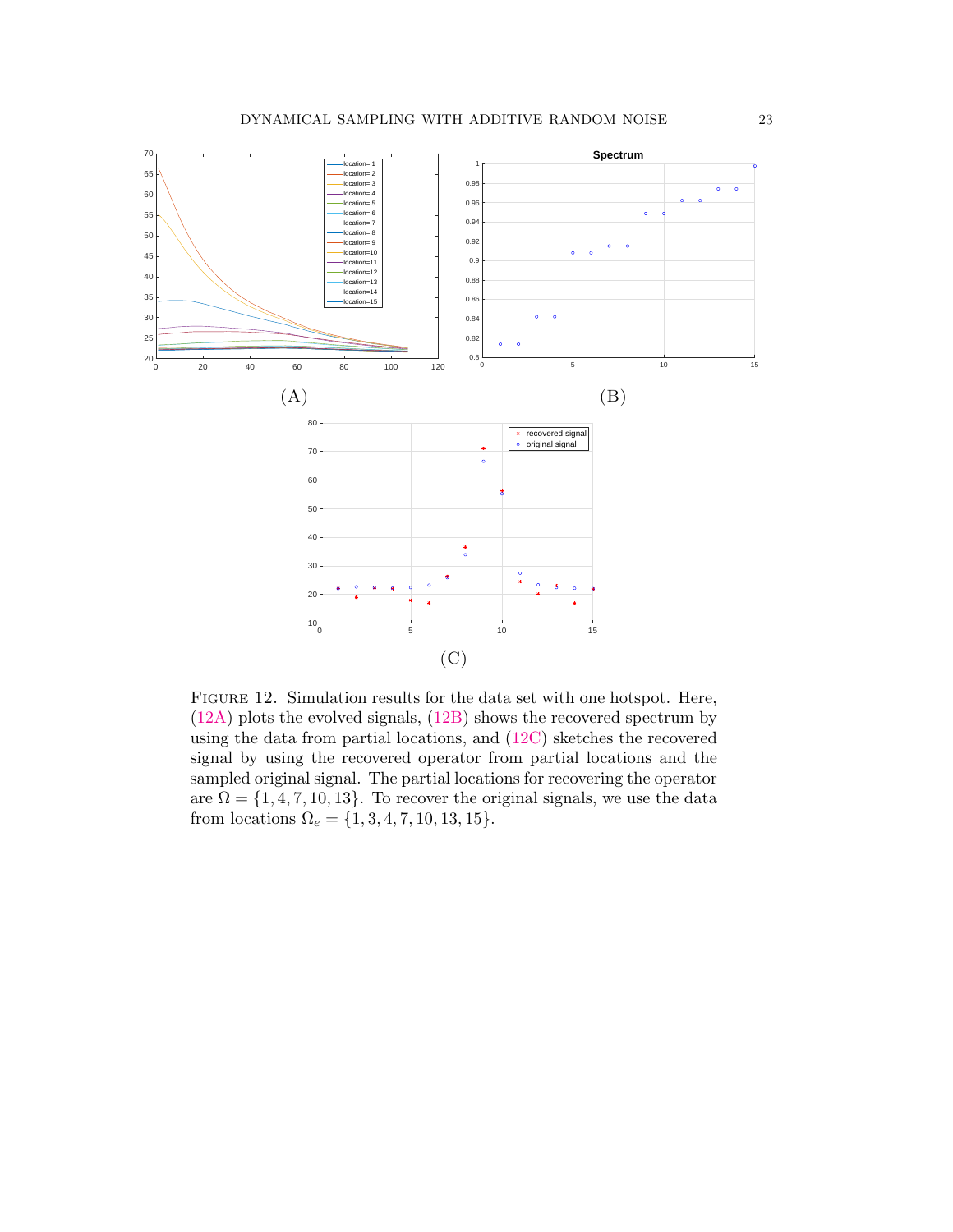<span id="page-23-0"></span>

Figure 13. Simulation results for the data set with two hotspots. Here, [\(13A\)](#page-23-0) plots the evolved signals, [\(13B\)](#page-23-0) shows the recovered spectrum by using the data from partial locations, and [\(13C\)](#page-23-0) sketches the recovered signal by using the recovered operator from partial locations and the sampled original signal. The partial locations for recovering the operator are  $\Omega = \{2, 5, 8, 11, 14\}$ . To recover the original signals, we use the data from locations  $\Omega_e = \{2, 3, 5, 8, 10, 11, 14\}.$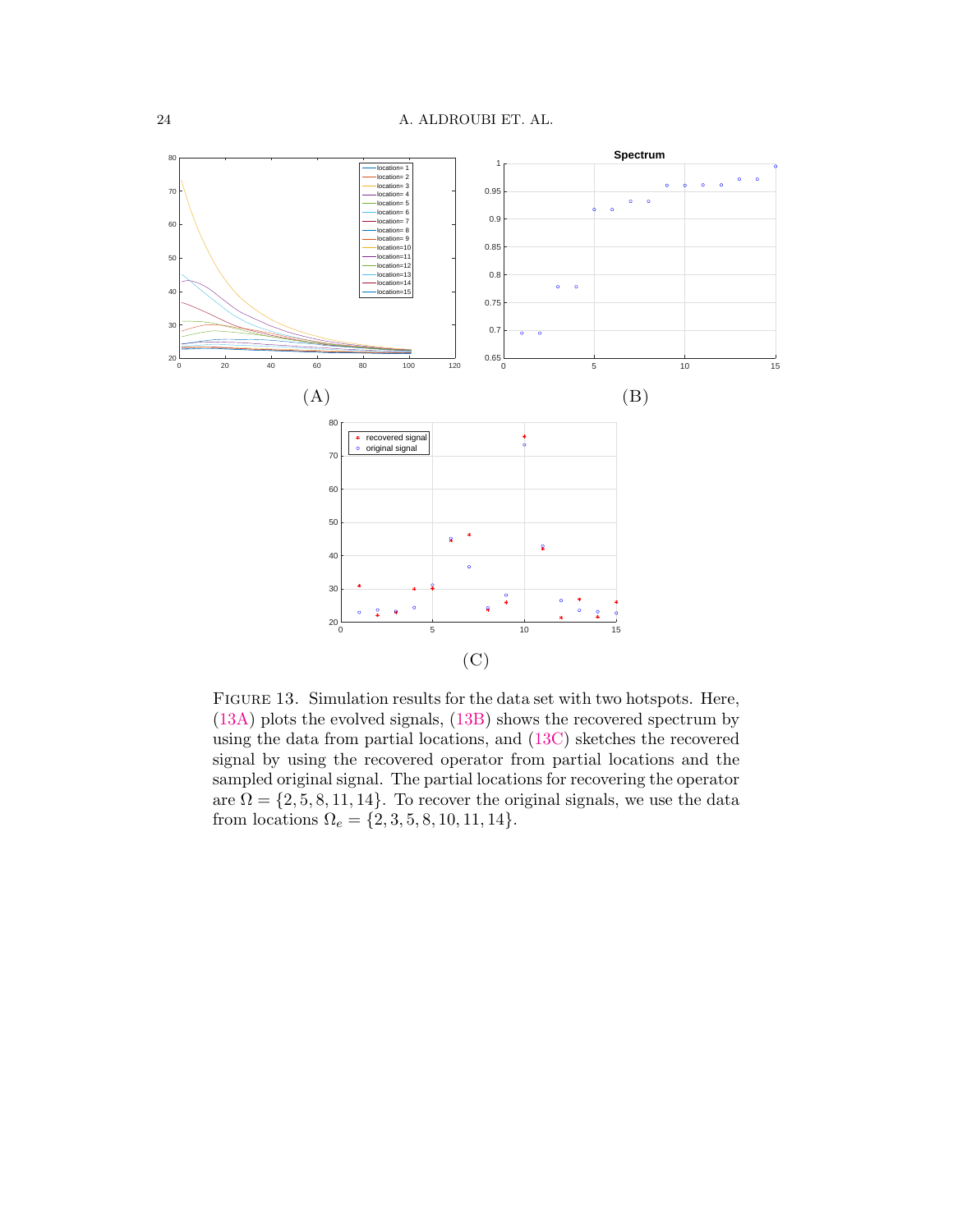<span id="page-24-0"></span>

Figure 14. Simulation results for the data set with one hotspot. Here, [\(14A\)](#page-24-0) shows the recovered spectrum by using the data from partial locations, while [\(14B\)](#page-24-0) plots the recovered signal by using the recovered operator from partial locations, where the partial locations for recovering the operator are  $\Omega = \{2, 5, 8, 11, 14\}$ . To recover the original signals, we use the samples from locations  $\Omega_e = \{2, 3, 5, 8, 10, 11, 14\}.$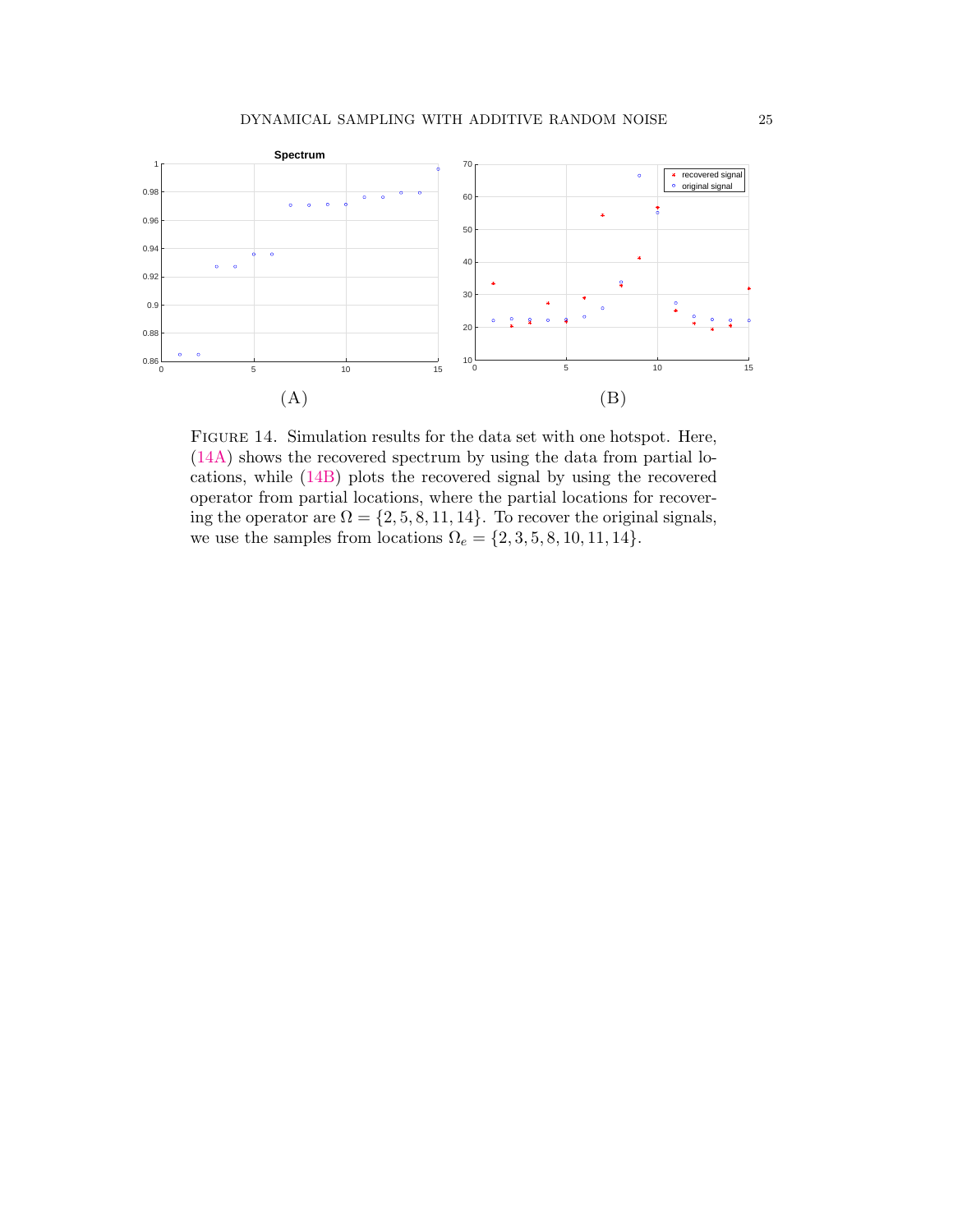# 6. Concluding remarks

This paper introduces the problem of noise into the modeling of dynamical sampling and discusses certain unbiased linear estimators for the recovery of signals from dynamical sampling. The addition of noise to the model highlights some of the difficulties in recovering a signal from measurements in dynamical sampling, and sets the stage for more detailed studies of the information theoretic bounds and other types of estimators.

In addition, this paper studies a special case related to blind deconvolution, where the subsampling is uniform (to which extra samples are added for the recovery of the unknown signal), and the evolution operator is unknown, but is one dimensional, symmetric, real and decreasing in the frequency domain. The existence of multiple measurements over time, along with the assumptions on the properties of the filter, allow for the recovery of the unknown signal and unknown filter; we point to some of the factors that have an adverse effect on the stability of this procedure.

The basic algorithms and discussion of certain special cases are presented here with the intent of providing a starting point for future work on both the theoretical and algorithmic aspects of noisy instances of dynamical sampling and the case where the evolution operator is unknown.

# Acknowledgement

The research is supported by the collaborative NSF ATD grant DMS-1322099 and DMS-1322127. We would like to thank the organizers of SampTA 2017 in Estonia and CIMPA 2017 in Argentina for their hospitality. We would also like to thank Miklos Maroti and the anonymous reviewers for helpful comments and suggestions. Special thanks are reserved to S. J. Rose for imparting his wisdom, as generously as ever.

# Appendix A. Proof of Proposition [4.1](#page-8-4)

**Proof of Proposition [4.1](#page-8-4).** It is clear that

$$
\|\epsilon_L\|_2^2 = \left\| \left( \sum_{i=1}^L A_i^* A_i \right)^{-1} \left( \sum_{j=1}^L A_j^* \eta_j \right) \right\|_2^2
$$
  

$$
= \sum_{j=1}^L \left\| \left( \sum_{i=1}^L A_i^* A_i \right)^{-1} A_j^* \eta_j \right\|_2^2 + \sum_{j \neq k} \left\langle \left( \sum_{i=1}^L A_i^* A_i \right)^{-1} A_j^* \eta_j, \left( \sum_{i=1}^L A_i^* A_i \right)^{-1} A_k^* \eta_k \right\rangle
$$

.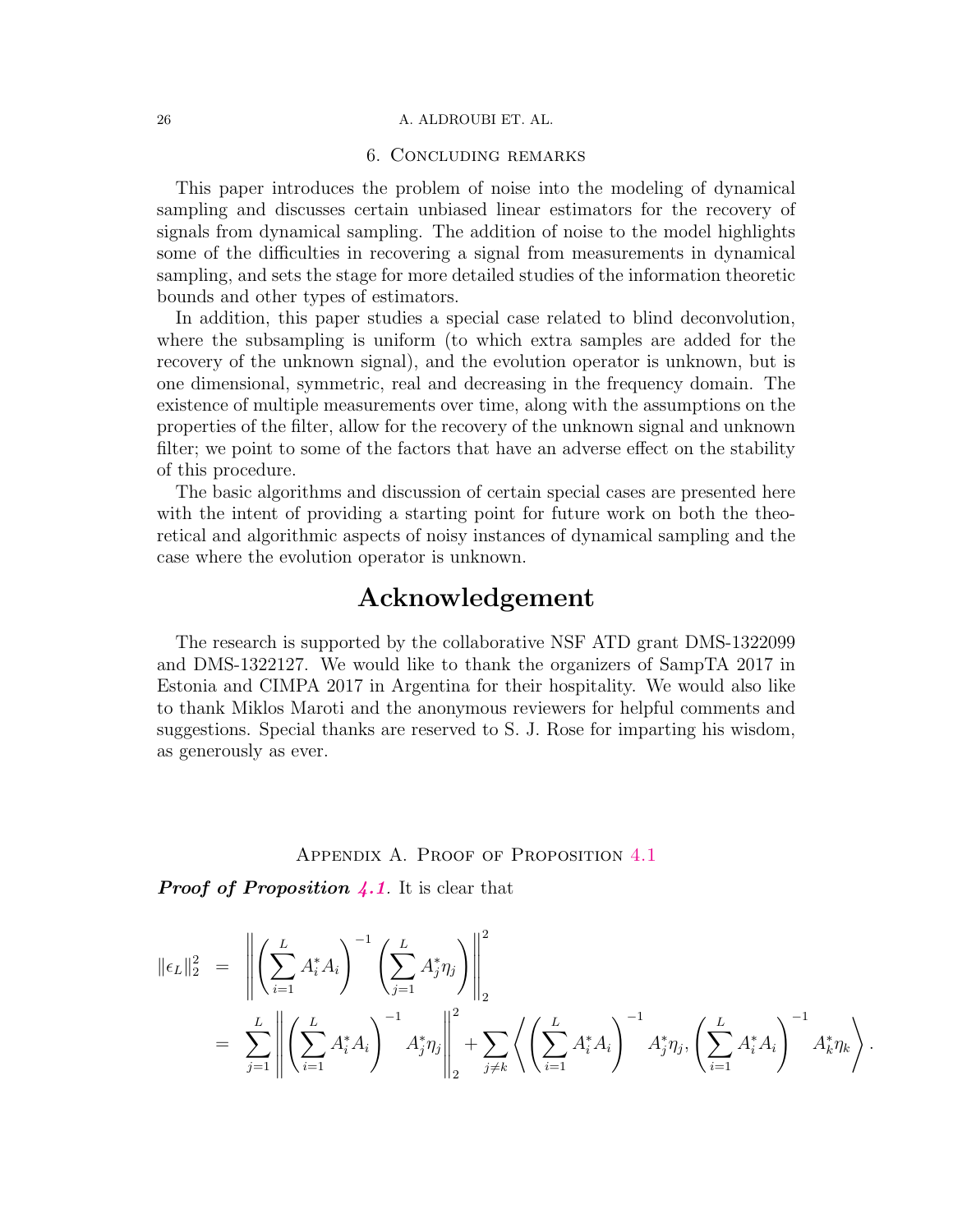Since  $\eta_j$  and  $\eta_k$  for  $j \neq k$  are independent and mean zero, the cross terms cancel out in expectation, and one has

$$
E\left(\left\langle \left(\sum_{i=1}^L A_i^* A_i\right)^{-1} A_j^* \eta_j, \left(\sum_{i=1}^L A_i^* A_i\right)^{-1} A_k^* \eta_k \right\rangle\right) = 0.
$$

Consequently,

(A.1) 
$$
E(\|\epsilon_L\|_2^2) = \sum_{j=1}^L E\left(\left\|\left(\sum_{i=1}^L A_i^* A_i\right)^{-1} A_j^* \eta_j\right\|_2^2\right).
$$

Note that

$$
\left\| \left( \sum_{i=1}^{L} A_i^* A_i \right)^{-1} A_j^* \eta_j \right\|_2^2 = \left\| \left( \sum_{i=1}^{L} A_i^* A_i \right)^{-1} \sum_{l=1}^{m_j} A_j^{*(l)} \eta_j^l \right\|_2^2
$$
  
= 
$$
\sum_{l=1}^{m_j} \left\| \left( \sum_{i=1}^{L} A_i^* A_i \right)^{-1} A_j^{*(l)} \eta_j^l \right\|_2^2 + \sum_{l \neq p} \left\langle \left( \sum_{i=1}^{L} A_i^* A_i \right)^{-1} A_j^{*(l)} \eta_j^l, \left( \sum_{i=1}^{L} A_i^* A_i \right)^{-1} A_j^{*(p)} \eta_j^p \right\rangle,
$$

where  $A_j^{*(l)}$  denotes the *l*-th column of matrix  $A_j^*$  and  $\eta_j^l$  is the *l*-th entry of  $\eta_j$ . Additionally,  $\eta_j^l$  and  $\eta_j^p$  $_j^p$  are independent for  $l \neq p$ . It follows that

$$
E\left(\left\langle \left(\sum_{i=1}^{L} A_i^* A_i\right)^{-1} A_j^{*(l)} \eta_j^l, \left(\sum_{i=1}^{L} A_i^* A_i\right)^{-1} A_j^{*(p)} \eta_j^p \right\rangle\right) = 0.
$$

Thus,

$$
E(\|\epsilon_L\|_2^2) = \sum_{j=1}^L \sum_{l=1}^{m_j} E\left(\left\|\left(\sum_{i=1}^L A_i^* A_i\right)^{-1} A_j^{*(l)} \eta_j^l\right\|_2^2\right)
$$
  

$$
= \sigma^2 \sum_{j=1}^L \sum_{l=1}^{m_j} \left\|\left(\sum_{i=1}^L A_i^* A_i\right)^{-1} A_j^{*(l)}\right\|_2^2
$$
  

$$
= \sigma^2 \cdot \sum_{j=1}^L \operatorname{trace}\left(A_j \left(\sum_{i=1}^L A_i^* A_i\right)^{-2} A_j^*\right)
$$
  

$$
= \sigma^2 \cdot \operatorname{trace}\left(\left(\sum_{j=1}^L A_j^* A_j\right) \left(\sum_{i=1}^L A_i^* A_i\right)^{-2}\right)
$$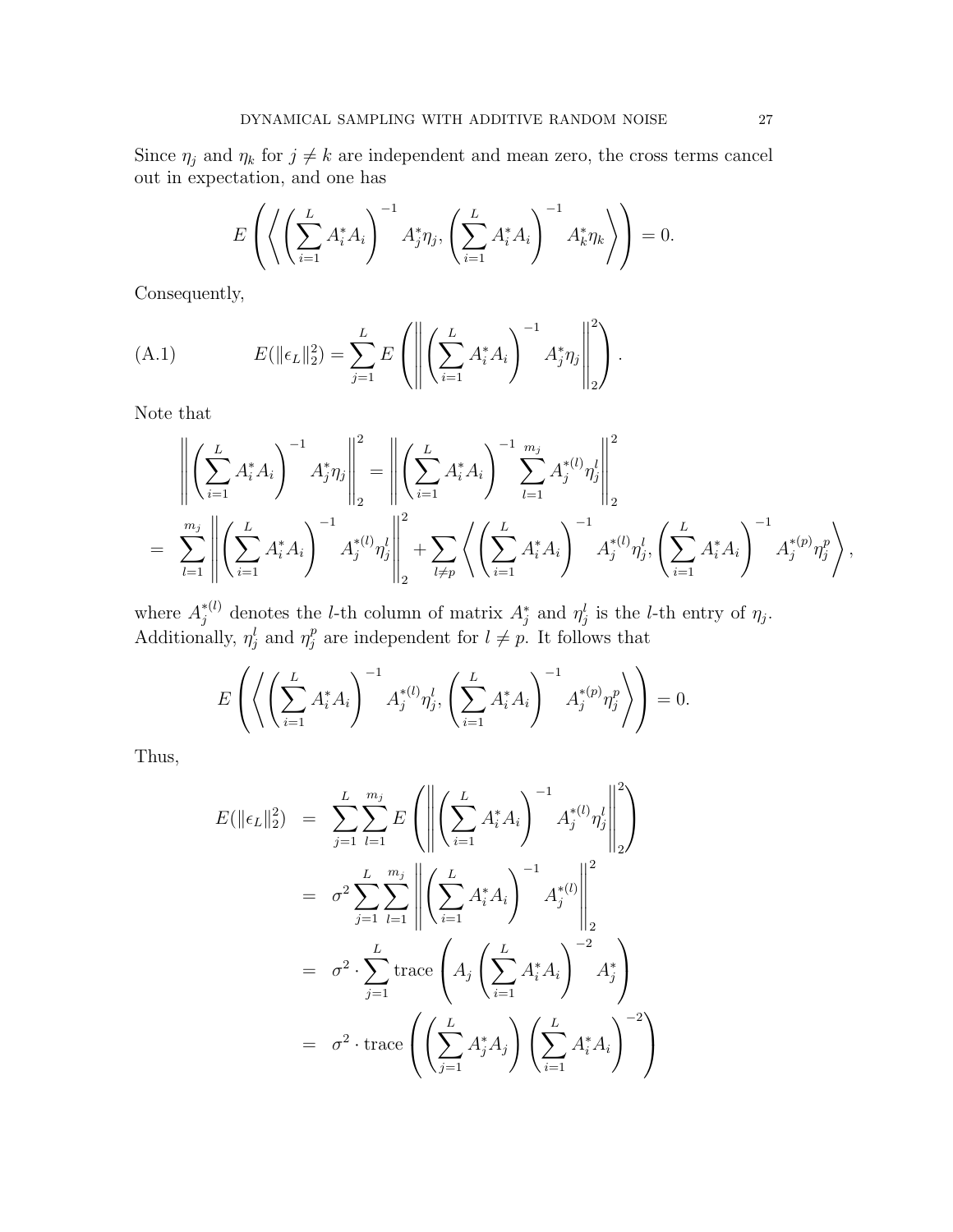(A.2) = 
$$
\sigma^2 \cdot \text{trace}\left(\left(\sum_{i=1}^L A_i^* A_i\right)^{-1}\right) = \sigma^2 \sum_{i=1}^d 1/\lambda_i(L)
$$

and the proposition is proved.

#### **REFERENCES**

- <span id="page-27-1"></span>[1] R. Aceska, A. Petrosyan, and S. Tang, Multidimensional signal recovery in discrete evolution systems via spatiotemporal trade off, Sampl. Theory Signal Image Process., 14 (2015), pp. 153–169.
- <span id="page-27-2"></span>[2] R. Aceska and S. Tang, Dynamical sampling in hybrid shift invariant spaces, vol. 626 of Contemp. Math., Amer. Math. Soc., Providence, RI, 2014.
- <span id="page-27-3"></span>[3] A. ALDROUBI, C. CABRELLI, A. ÇAKMAK, U. MOLTER, AND A. PETROSYAN, Iterative actions of normal operators, J. Funct. Anal., 272 (2017), pp. 1121–1146.
- <span id="page-27-4"></span>[4] A. Aldroubi, C. Cabrelli, U. Molter, and S. Tang, Dynamical sampling, Applied and Computational Harmonic Analysis, 42 (2017), pp. 378–401. doi: 10.1016/j.acha.2015.08.014.
- <span id="page-27-0"></span>[5] A. ALDROUBI, J. DAVIS, AND I. KRISHTAL, *Dynamical sampling: time-space trade-off*, Appl. Comput. Harmon. Anal., 34 (2013), pp. 495–503.
- <span id="page-27-5"></span>[6] A. ALDROUBI, J. DAVIS, AND I. KRISHTAL, *Exact reconstruction of signals in evolutionary* systems via spatiotemporal trade-off, Journal of Fourier Analysis and Applications, 21 (2015), pp. 11–31.
- <span id="page-27-12"></span>[7] A. Aldroubi, L. Huang, I. Krishtal, and R. Lederman, Dynamical sampling with random noise, in 2017 International Conference on Sampling Theory and Applications (SampTA), July 2017, pp. 409–412.
- <span id="page-27-6"></span>[8] A. ALDROUBI AND I. KRISHTAL, Krylov subspace methods in dynamical sampling, Sampl. Theory Signal Image Process., 15 (2016), pp. 9–20.
- <span id="page-27-7"></span>[9] A. Aldroubi, I. Krishtal, and S. Tang, Phase retrieval of evolving signals from spacetime samples, in 2017 International Conference on Sampling Theory and Applications (SampTA), July 2017, pp. 46–49.
- <span id="page-27-8"></span>[10] A. ALDROUBI, I. KRISHTAL, AND E. WEBER, Finite dimensional dynamical sampling: an overview, in Excursions in harmonic analysis. Volume 4, Appl. Numer. Harmon. Anal., Birkh¨auser/Springer, New York, 2015, ch. XV, pp. 231–244. DOI: 10.1007/978-3-319- 20188-7 9.
- <span id="page-27-15"></span> $[11]$  A. Björck, A general updating algorithm for constrained linear least squares problems, SIAM J. Sci. Statist. Comput., 5 (1984), pp. 394–402.
- <span id="page-27-13"></span>[12] J. CADZOW, High performance spectral estimation—a new ARMA method, IEEE Trans. Acoust. Speech Signal Process., 28 (1980), pp. 524–529.
- <span id="page-27-9"></span>[13] C.Cabrelli, U.Molter, V.Paternostro, and F.Philipp, Dynamical Sampling on Finite Index Sets, ArXiv e-prints,  $(2017)$ .
- <span id="page-27-10"></span>[14] O. CHRISTENSEN AND M. HASANNASAB, Operator Representations of Frames: Boundedness, Duality, and Stability, Integral Equations Operator Theory, 88 (2017), pp. 483–499.
- <span id="page-27-11"></span>[15] J. Davis, Dynamical sampling with a forcing term, vol. 626 of Contemp. Math., Amer. Math. Soc., Providence, RI, 2014.
- <span id="page-27-14"></span>[16] J. GILLARD, Cadzow's basic algorithm, alternating projections and singular spectrum analysis, Stat. Interface, 3 (2010), pp. 335–343.
- <span id="page-27-16"></span>[17] G. H. Golub and C. F. V. Loan, Matrix computations, Johns Hopkins Studies in the Mathematical Sciences, Johns Hopkins University Press, Baltimore, MD, fourth ed., 2013.